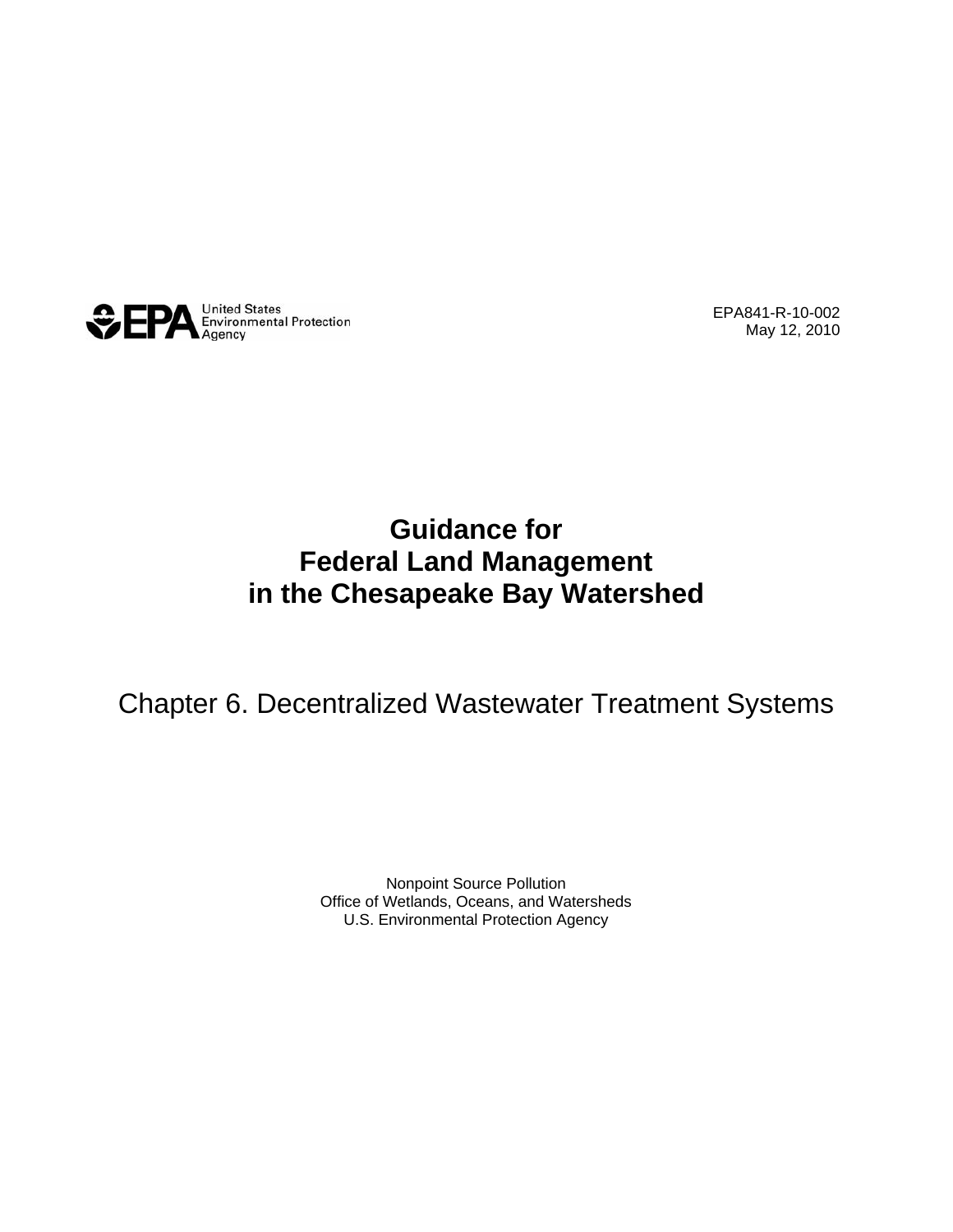# **Chapter 6. Decentralized Wastewater Treatment Systems**

#### **Contents**

| 1              |     |                                                                         |  |
|----------------|-----|-------------------------------------------------------------------------|--|
| $\overline{2}$ |     |                                                                         |  |
| 3              |     | Nutrient-Reduction Processes for the Decentralized Wastewater Sector6-9 |  |
|                | 3.1 |                                                                         |  |
|                | 3.2 |                                                                         |  |
|                | 3.3 |                                                                         |  |
|                | 3.4 |                                                                         |  |
|                | 3.5 |                                                                         |  |
| 4              |     |                                                                         |  |
|                | 4.1 |                                                                         |  |
|                | 4.2 |                                                                         |  |
|                | 4.3 |                                                                         |  |
|                | 4.4 |                                                                         |  |
|                | 4.5 |                                                                         |  |
|                | 4.6 |                                                                         |  |
|                | 4.7 |                                                                         |  |
|                | 4.8 |                                                                         |  |
|                | 4.9 |                                                                         |  |
| 5              |     |                                                                         |  |
|                | 5.1 |                                                                         |  |
|                | 5.2 |                                                                         |  |
|                | 5.3 |                                                                         |  |
|                | 5.4 |                                                                         |  |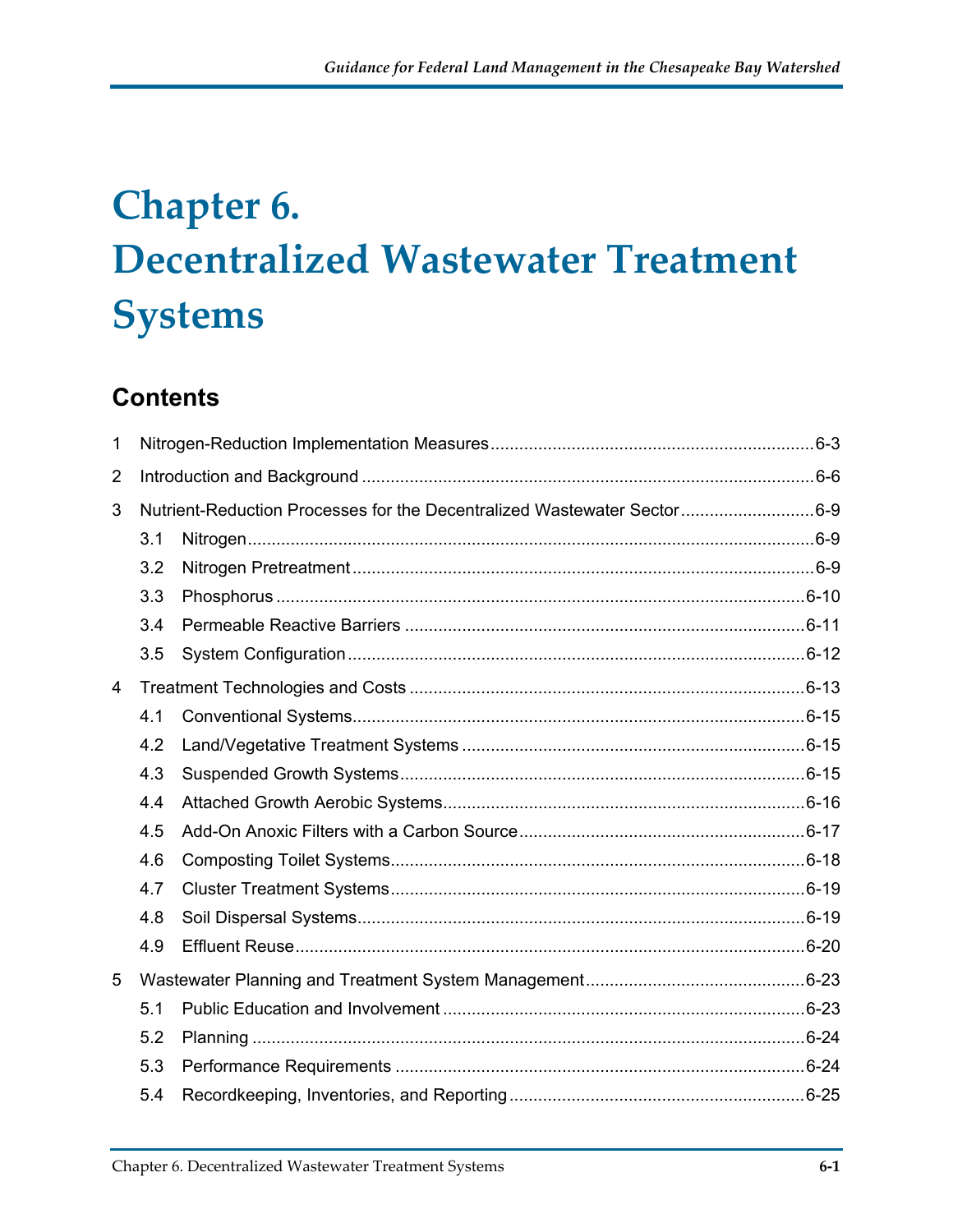| 5.6 |  |
|-----|--|
| 5.7 |  |
| 5.8 |  |
|     |  |
|     |  |
|     |  |
|     |  |
|     |  |
|     |  |

 $\,6\,$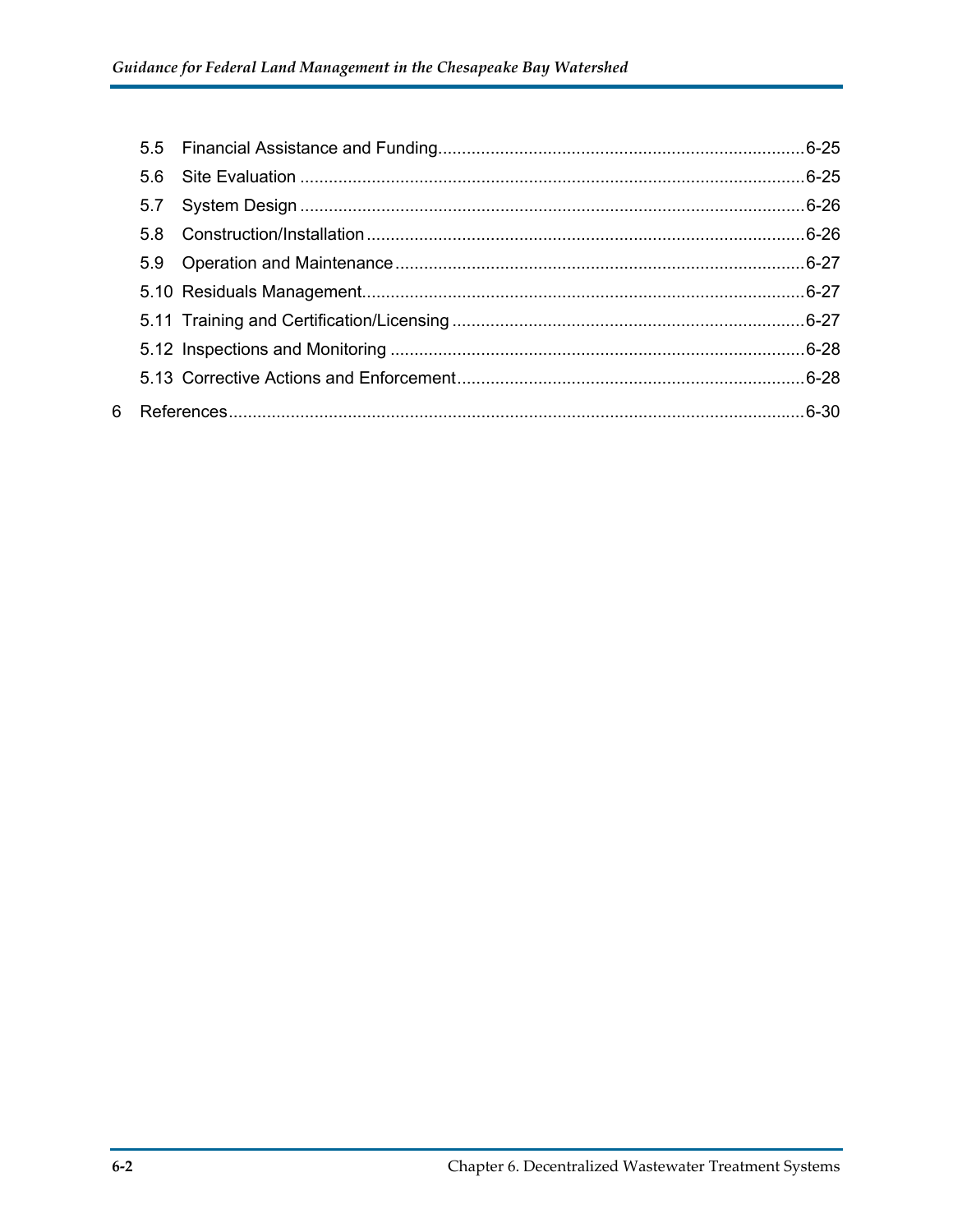# <span id="page-3-0"></span>**1 Nitrogen-Reduction Implementation Measures**

The U.S. Environmental Protection Agency (EPA) recommends protecting surface waters in the Chesapeake Bay watershed from nitrogen (N) discharged by decentralized wastewater treatment systems by using N-reduction technologies and enhanced system management.

#### Implementation Measures:

- D-1. Specify the following risk-based, N-removal performance levels for all new and replacement individual and cluster systems:
	- 20 milligrams per liter (mg/L) total nitrogen (TN) standard\* for all new subdivisions and commercial and institutional developments and all system replacements throughout the Chesapeake Bay watershed.
	- 10 mg/L TN standard\* for all new developments and all system replacements in sensitive areas—i.e., between 200 and 1,000 feet of the ordinary high water mark of all surface waters, or between 200 and 500 feet of an open-channel MS4.
	- 5 mg/L TN standard\* for all new developments and system replacements in more sensitive areas—i.e., between 100 and 200 feet of the ordinary high water mark of all surface waters, or between 100 and 200 feet of an open‐channel MS4.
	- 100-foot setback from surface waters and open channel MS4s for all effluent dispersal system components.

\* Effluent standards can be met by either system design or performance, as verified by third‐party design review or field verification. Except in sandy or loamy sand soils, a 5 mg/L N reduction credit is given when using time‐dosed, pressurized effluent dispersal within 1 foot of the ground surface and more than 1.5 feet above a limiting soil/bedrock condition.

- D-2. Ensure wastewater treatment performance effectiveness and cost efficiency by using cluster systems with advanced N‐removal technology sufficient to meet the standards specified above for all newly developed communities and densely populated areas.
- D-3. Sustain treatment system performance in perpetuity through management contracts with trained and certified operators for all advanced N‐removal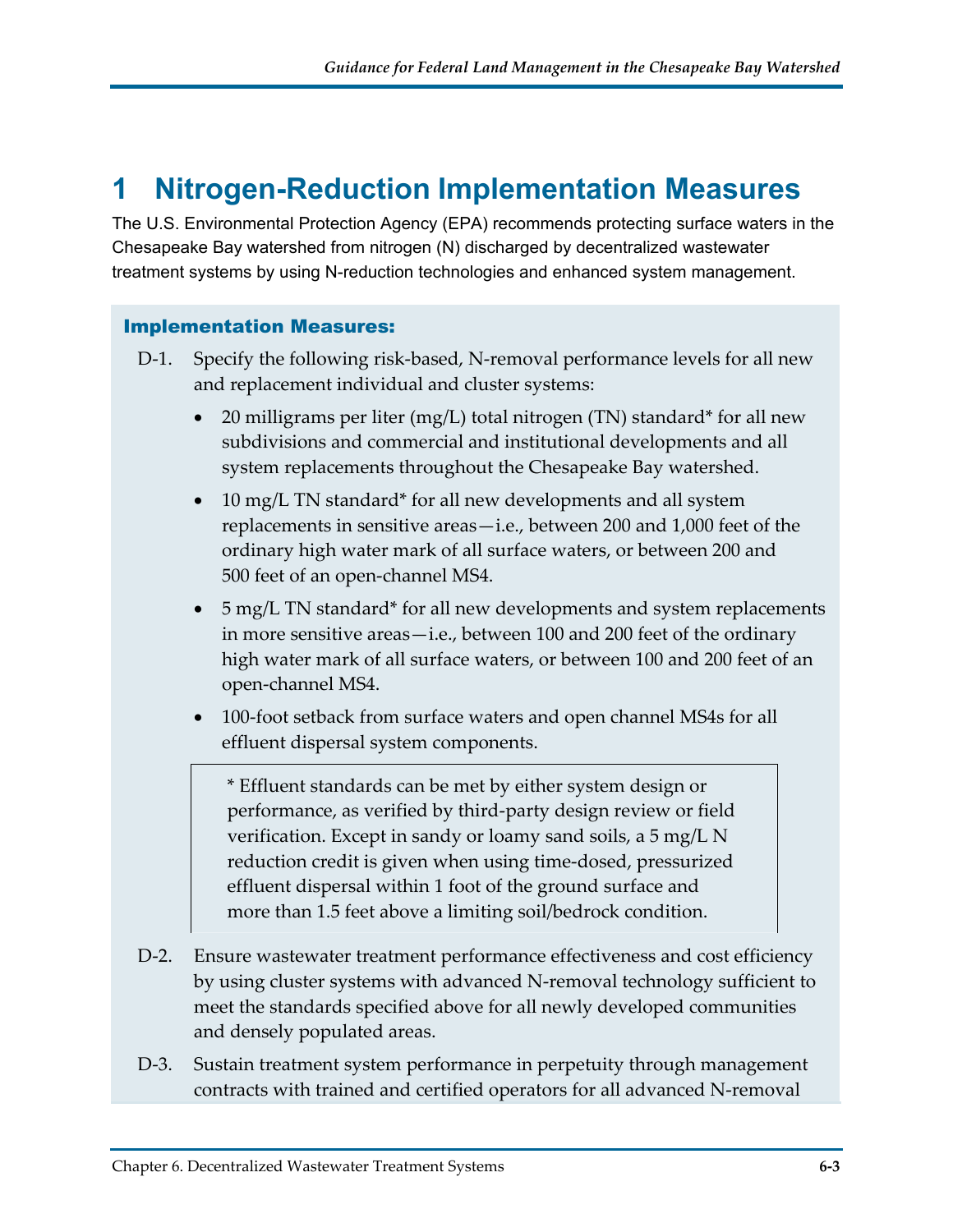systems, and responsible management entity (RME) operation and maintenance (O&M) for all cluster and nonresidential systems. RMEs include sanitation districts, special districts, and other public or private entities with the technical, managerial, and financial capacity to assure long‐ term system performance.

- D-4. Preserve long-term treatment system performance with management practices designed to protect system investments, by doing the following:
	- Conducting GIS-based inventories of all individual and cluster (i.e., decentralized) wastewater systems in all areas that drain into the Chesapeake Bay or its tributaries. Inventory information includes system location (i.e., latitude/longitude), type, capacity, installation date, owner, and relevant information on complaints, service (including tank pump‐ out), repairs, inspections, and dates. Inventory data is stored electronically in a format amenable for use in watershed studies, system impacts analyses, and supporting general management tasks. EPA offers *The Wastewater Information System Tool* (TWIST) (USEPA 2006) as a free resource for managing that information in a user-friendly database. Health departments, state agencies, RMEs and others can adapt, amend, or otherwise modify TWIST without restriction or obligation.
	- Requiring inspections for all systems on a schedule according to wastewater type, system size, complexity, location, and relative environmental risk. At a minimum, qualified inspectors inspect all systems at least once every 5 years and inspect existing systems within sensitive areas at least once every 3 years. Inspect advanced treatment systems, cluster systems, and those serving commercial, institutional, or industrial facilities at least semiannually and manage such systems under an O&M agreement or by an RME. Inspections are consistent with EPA management guidelines for individual and cluster systems. A service professional or other trained personnel conducts routine monitoring of all systems, and periodic effluent sampling for cluster and nonresidential systems, on the basis of system type, operating history, manufacturer's recommendations, and other relevant factors.
	- Repairing or replacing all malfunctioning systems when discovered, with new or replacement technologies capable of meeting the N‐removal standards specified above.
	- Requiring reserve areas for installing a replacement soil dispersal system that is equal to at least 100 percent of the size of the original effluent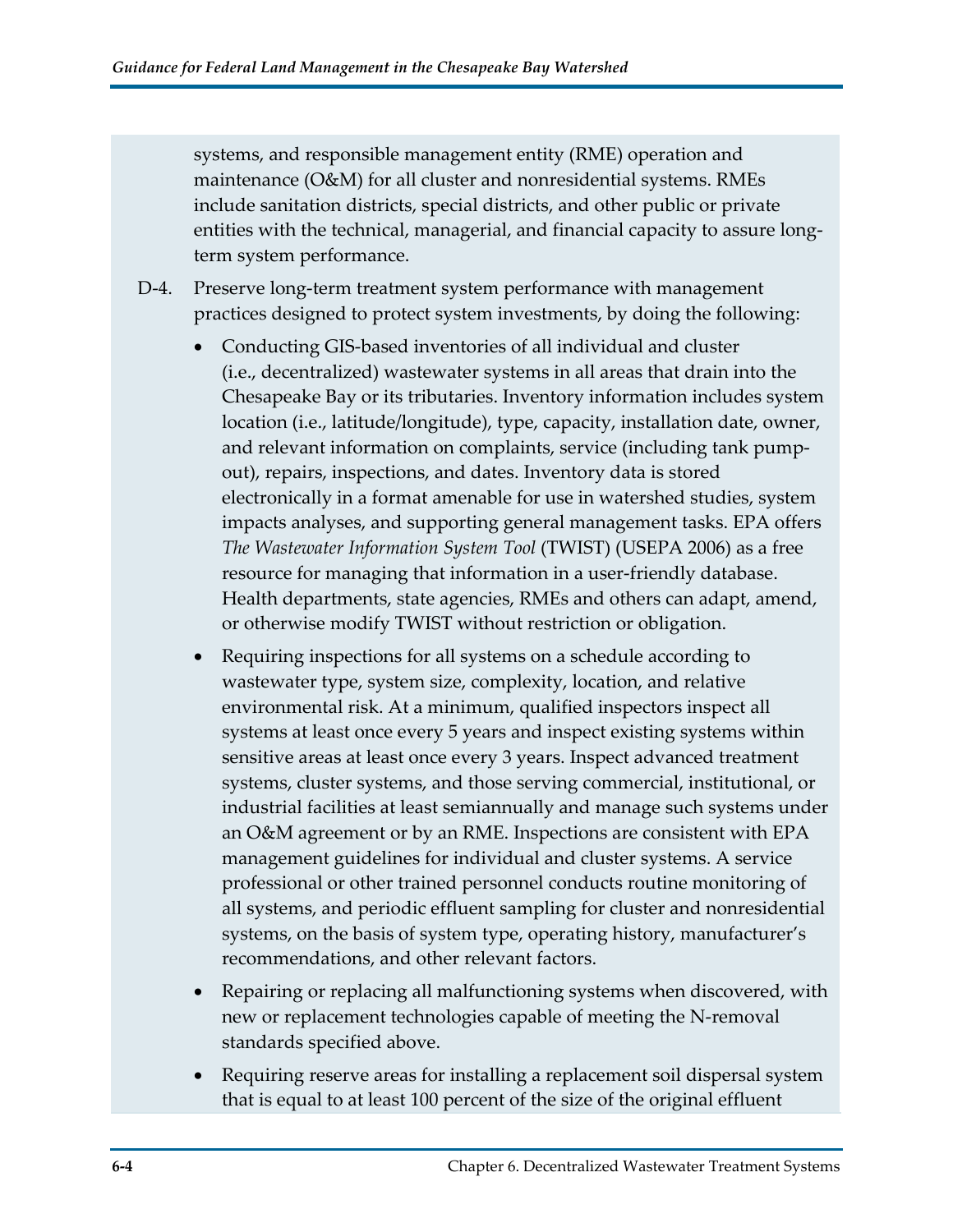dispersal area. Treatment systems using effluent time‐dosing (i.e., not demand‐dosing) to the soil can have reserve areas equal to at least 75 percent of the total required drainfield area. Systems with pressurized drip effluent dosing or shallow pressurized effluent dispersal and those with dual drainfields operated on active/rest cycles (i.e., alternating drainfields) can have reserve areas equal to at least 50 percent of the original required dispersal area.

D-5. Remove nitrate in subsurface effluent plumes that enter surface waters by using effective, low-cost technologies such as permeable reactive barriers (PRBs). PRBs are low‐cost, pH‐controlled trenches filled with sand and a degradable carbon source, such as sawdust, shredded newspaper, or wood chips, designed to intercept groundwater plumes and reduce the TN concentration via denitrification.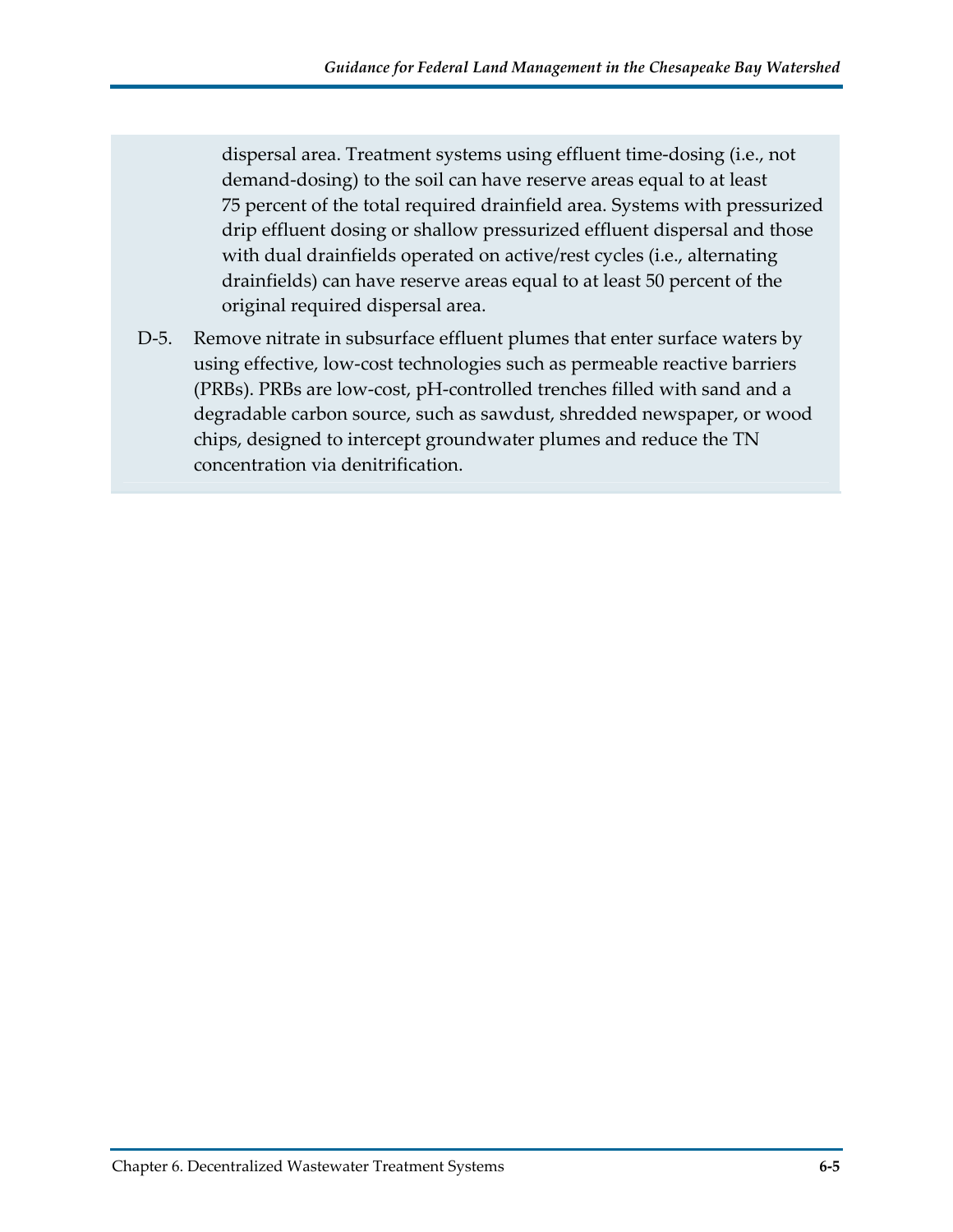# <span id="page-6-0"></span>**2 Introduction and Background**

Individual on-site and cluster (*decentralized*) wastewater systems treat household and commercial wastes in suburban, exurban, and rural areas throughout the Chesapeake Bay watershed. The Chesapeake Bay Program (USEPA 2009) estimates that about 25 percent of the homes in the watershed—2.3 million total—rely on these systems, which disperse treated effluent to the soil. EPA predicts that decentralized system installations will increase over the next 20 years by about 35 percent (i.e., 800,000 new systems), eventually reaching 3.1 million (USEPA 2009).

Nearly all the solids and phosphorus (P) discharged from decentralized wastewater systems are retained by the soil, through physical filtration, adsorption, and precipitation processes (USEPA 2004), although release of P into the environment is a concern in sandy soils under certain conditions, especially with poor vertical separation distance with groundwater (Bussey 1996). However, N in wastewater is ultimately converted to nitrate upon infiltration into aerobic soils, a stable, soluble, and highly mobile form of this nutrient that negatively affects groundwater and surface water quality. For those reasons, in this guidance EPA focuses on implementation measures to reduce N.

Decentralized wastewater systems contribute approximately 12.5 million pounds of N to the Chesapeake Bay annually, or about 4.5 percent of the total load. According to current Chesapeake Bay nutrient loading models, most of the N load from such systems—about 60 percent—comes from the Potomac and Susquehanna river drainage areas within Pennsylvania, Virginia, and Maryland. With 800,000 new systems predicted over the next 15 years, significant reductions in N loads from new and existing systems are needed.

The Chesapeake Bay nutrient and sediment reduction goals include decreases in current and future pollutant loads from decentralized treatment systems. A new generation of "hardware and software"—treatment technologies and management practices—are needed to achieve the reductions. This section describes those technologies, management practices, and associated implementation measures. Implementation measures for achieving the reductions include installing treatment units with optimal N-removal capabilities in sensitive areas near surface waters; using standard N removal systems in other areas; and ensuring that all treatment systems are appropriately operated, maintained, and managed. The measures encompass a range of treatment technologies, planning and performance considerations, and management actions needed to address N export from decentralized systems.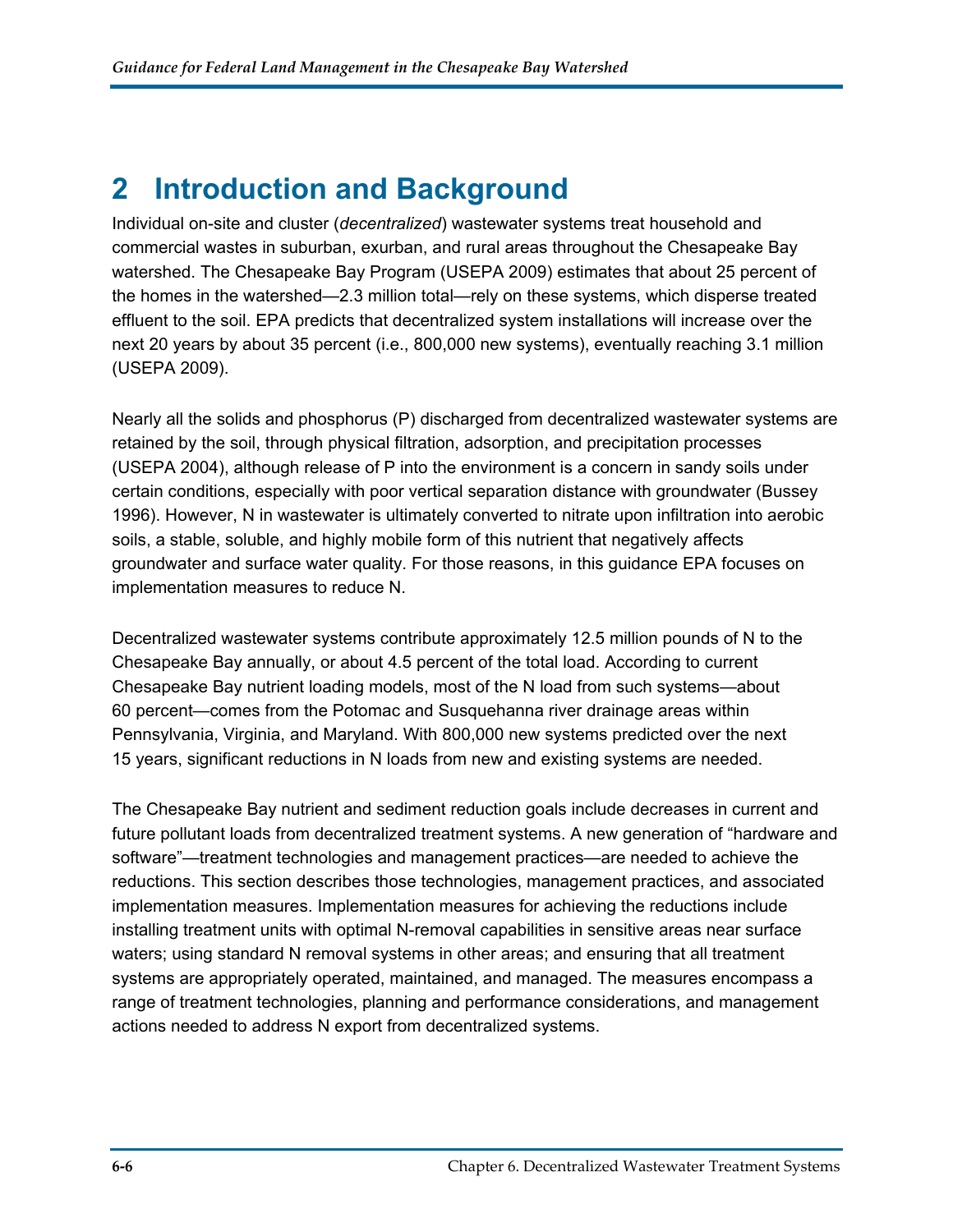The implementation measures described in this chapter support two primary goals for addressing N inputs to the Chesapeake Bay from these systems:

- Prevent further impairment of the Chesapeake Bay by significantly reducing N levels in wastewater from new residential, commercial, and institutional developments using decentralized systems
- Reduce N inputs to the Chesapeake Bay from existing individual and cluster wastewater systems by replacing malfunctioning systems with better-performing technologies and by managing all systems to ensure long term performance

Implementation measures to achieve those goals include repairing or replacing malfunctioning systems, targeting high-risk systems in sensitive areas for replacement with advanced treatment units, clustering replacement systems where possible to implement better-performing and more efficient community treatment facilities, inspecting all systems throughout the Chesapeake Bay watershed, and installing PRBs where technically and economically feasible to reduce N concentrations in targeted effluent plumes. Those approaches are based on more than 2 decades of research and field studies on decentralized system applications.

Key findings on system performance, effects on groundwater, and the opportunities presented by next-generation treatment technologies are summarized in the *Final Report for the La Pine National Decentralized Wastewater Treatment Demonstration Project* (Rich 2005), a joint effort of EPA and other federal, state, and local agencies:

The groundwater investigations have found significant existing nitrogen pollution and the 3-D model has predicted extensive future contamination of the aquifer. The model also predicted, based on the field performance of denitrifying systems in the project, that contamination could be slowed or stopped using onsite wastewater treatment technologies, and that, as the region is retrofitted with denitrifying technologies, the existing contamination would be flushed from the groundwater system via existing natural discharge points.

The field test program, in addition to identifying systems that can remove a large proportion of the nitrogen in residential wastewater, found that conventional systems are not protecting the aquifer from nitrate contamination. Conventional systems that were previously thought to denitrify up to 50% of the nitrate discharged from septic tanks were found to achieve significantly less denitrification when process and environmental variables were accounted for.

The La Pine Project, EPA's Environmental Technology Verification (ETV) program, the National Sanitation Foundation standards program, and other research efforts across the country have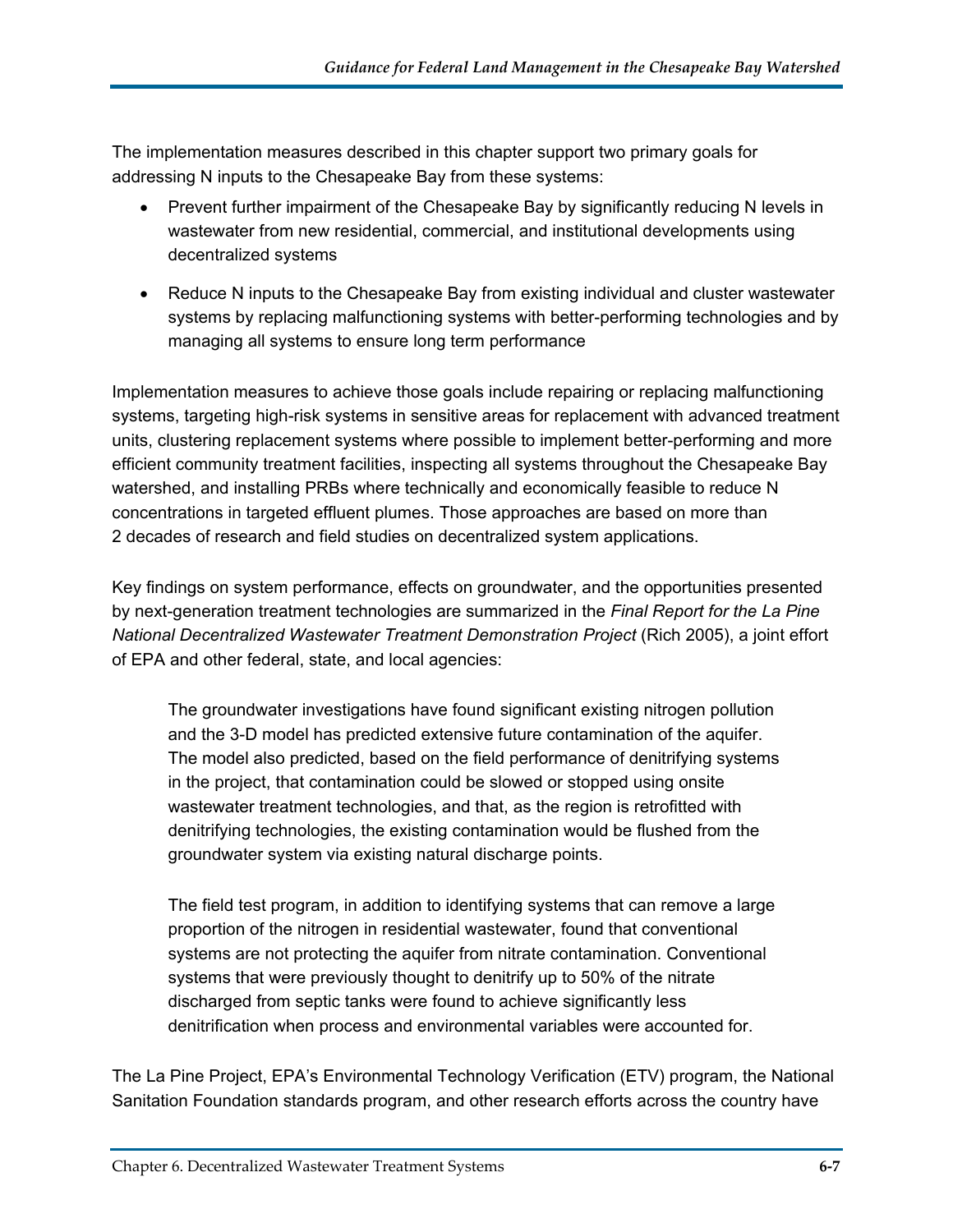identified and tested a number of denitrifying wastewater systems and found that performance varies considerably. However, some systems do perform optimally in removing TN from the effluent—e.g., to concentrations lower than 5 mg/L—and others are capable of N effluent levels in the 10 and 20 mg/L range.

Higher treatment performance levels are needed in sensitive areas to protect or restore surface water quality. Research and field studies confirm that effluent plumes with elevated nitrate levels move laterally over long distances—i.e., greater than 300 feet in unconfined, sandy aquifers (Walker et al. 1972; Robertson and Cherry 1992). N concentrations in effluent plumes are affected by soil oxygen levels, soil composition, plant uptake, labile carbon content, travel distance, rate of movement, mixing, and other factors. The measures specified in this chapter include descriptions of treatment and dispersal systems that can meet the performance standards needed to protect the Chesapeake Bay and its tributaries and include more stringent treatment levels in sensitive areas near waterbodies. Such measures are consistent with efforts in the states that have already been adopting treatment zone setbacks and treatment standards to address N and other pollutants in coastal areas (Joubert et al. 2003).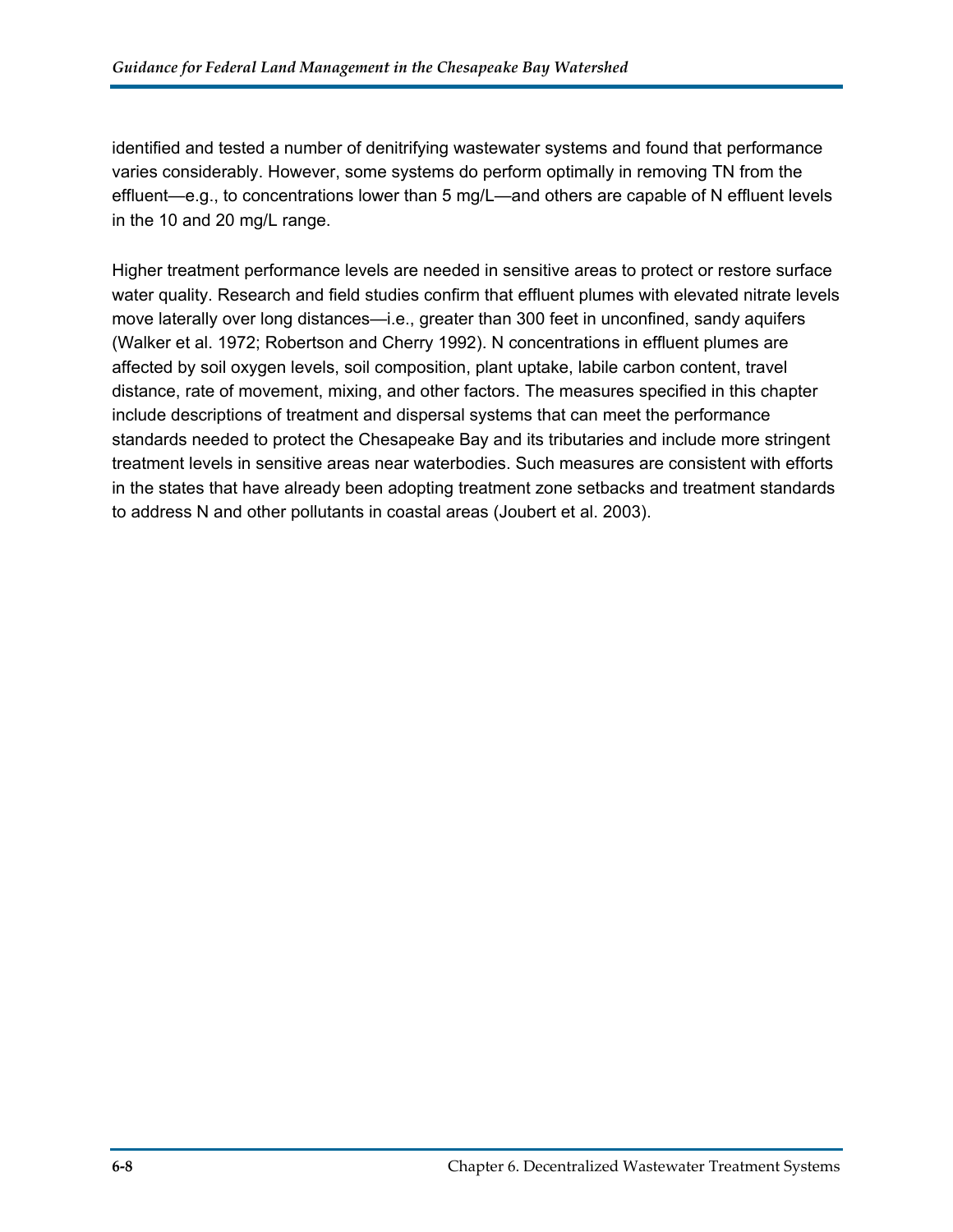# <span id="page-9-0"></span>**3 Nutrient-Reduction Processes for the Decentralized Wastewater Sector**

Nutrients—primarily P and N—are usually present in significant levels in domestic and commercial wastewater. Nutrient treatment and removal involve processes that occur either in treatment system components or in the receiving environment, as summarized below.

# <span id="page-9-1"></span>**3.1 Nitrogen**

N is the primary pollutant of concern along the coastal areas of the eastern United States, including the Chesapeake Bay. N discharges are a concern both as a drinking water contaminant (nitrate) and as an aquatic plant nutrient, particularly in N-sensitive surface waters and nearshore marine waters. N is not readily or consistently removed in conventional individual and cluster soil-based systems because conventional soil-discharging systems are not designed to remove N, and most soils have a limited capacity to retain or remove N. Organic N in wastewater is generally converted to ammonium N in the septic tank. Ammonium N is quickly nitrified as the wastewater infiltrates the aerobic soil. Nitrate-N is stable, soluble, and highly mobile in the subsurface environment. Biological denitrification of the nitrate is usually limited because the soil is often aerobic near the ground surface and usually has very little organic carbon, which is required by heterotrophic denitrifying microorganisms. Therefore, where N removal is required for dispersal, pretreatment that achieves both nitrification and denitrification is usually necessary before the wastewater is dispersed to the soil.

### <span id="page-9-2"></span>**3.2 Nitrogen Pretreatment**

Many reasonably priced natural and mechanical pretreatment systems, specifically designed for individual and cluster systems, are available today. The most popular example of such systems is the recirculating media filter, with timed pressure-dosing effluent dispersal. The filter media is typically sand, gravel, textile or peat. A portion of the filtered effluent is recycled back to the septic tank (or pump/recirculating tank) and filter several times before discharge. Denitrification is supported by the low-oxygen, high-carbon environment that exists in the recirculating tank. The systems are able to consistently remove an average of 50 percent or more of the TN in the septic tank effluent—reducing the TN from a typical influent range of 40–50 mg/L for single family homes to 15–20 mg/L (Otis 2007; USEPA 2002a; Jenssen and Siegrist 1990; Higgins et al. 2002; Smith et al. 2008; Rich et al. 2003).

To achieve TN levels of 3–5 mg/L and lower, an additional denitrifying unit process is usually installed to augment the pretreatment system. To sustain a denitrification process capable of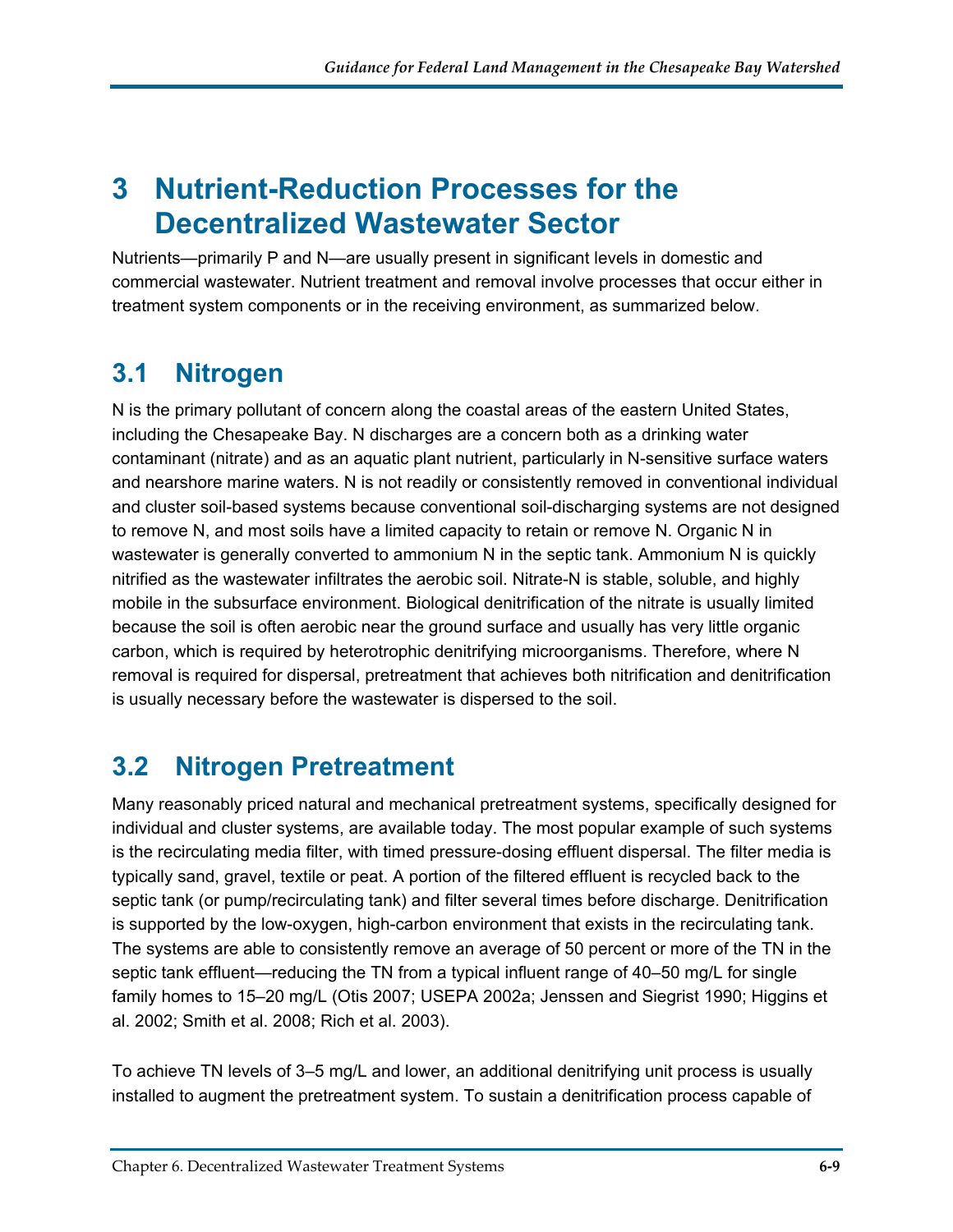high levels of N removal, the nitrified effluent from the pretreatment process must be exposed to a reactive carbon source in a low-oxygen environment before discharge. For larger installations, methanol, acetic acid, molasses, or other organic chemicals are added to the anaerobic reactor. However, the cost of building, operating, and maintaining an external chemical feeding system, coupled with the cost of chemicals, power for a feed pump, controls, and chemical storage increase N-removal expenses substantially.

Carbon sources are not equal in terms of O&M requirements. For example, methanol is very sensitive to under- or over-dosing, and thus requires special attention to ensure that the system is monitored enough to control dosing for optimal N-removal and biochemical oxygen demand control. By contrast, sawdust and newspapers need to be replaced only when effluent N breaks through (i.e., the denitrification capacity of the sawdust or newspaper has been exhausted).

Proprietary denitrifying units, which avoid the need for additional feed pumps, controls, and chemicals, are now available. Such units include a slowly degradable organic material in the reactor tank that can last several years. Field testing has documented TN effluent concentrations of 3–5 mg/L and even lower (Smith et al. 2008; Lombardo et al. 2005).

Further N removal occurs in the soil, particularly when pretreated effluent is dispersed uniformly via alternating dose/rest cycles. Plant uptake of N, soil oxygen levels, carbon sources, temperature, and residence time are key factors in N-removal levels during this final stage of treatment, which are estimated in the 50 percent reduction range (Long 1995; Otis 2007). Additionally, some soils contain sufficient labile carbon to denitrify effluents regardless of the method of dispersal (Anderson 1998; Gold et al. 2002; Starr and Gillham 1986; Bushman 1996; Hiscock et al. 1991). Other important variables could include seasonal use (Postma 1992), in-stream processes, including the matrix through which the groundwater enters nearby surface waters (Birgand 2000; Stewart and Reneau 1984), and the distance from the source to the receiving surface waters (Stacey 2002). One study from the U.K. (Hiscock et al. 1991) estimates that average groundwater carbon content would account for removal of 3 mg/L of nitrate.

#### <span id="page-10-0"></span>**3.3 Phosphorus**

Approximately 20 to 30 percent of the P in wastewater is removed in septic tanks (Lombardo 2006). P removal in soil effluent dispersal systems is achieved primarily by mineral precipitation. The process involves sorption and complex biogeochemical mechanisms that rely on dissolved P mineralization with iron, calcium, and aluminum (Tyler et al. 2003; Stone Environmental 2005; Lombardo 2006). The stability of those processes is influenced by pH, redoximorphic conditions, and the chemistry of aluminum and iron. The soil's capacity to remove P is significant both spatially and temporally. Sorption can be reversible—as with sands, or relatively permanent, as in soils high in iron oxides.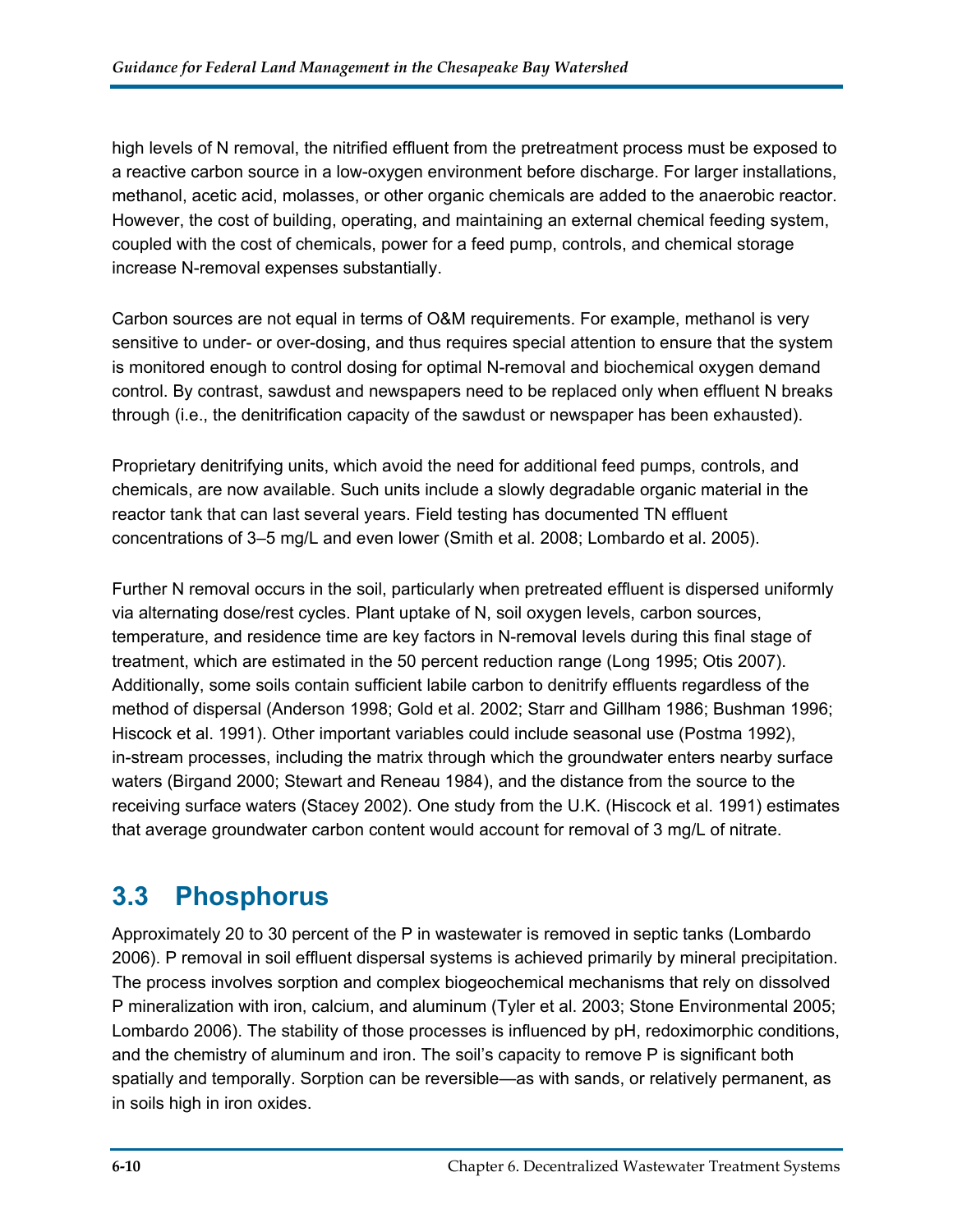In general, most regions of the Chesapeake Bay watershed have soils that retain high levels of P from decentralized systems. Areas where soil-based, P-removal rates are low include highly permeable soils, such as sands, loamy sands, and soils very high in gravel. In areas with sufficient soil P-removal capacity, saturation fronts of P move only inches or less per year. Wastewater system designers maximize P-removal rates by locating the infiltration system in medium- to fine-textured soils that are as far from surface waters as possible, and extending the infiltration system along the topographic contour of the installation site. Also, uniform dosing and resting dispersal by pressure or drip distribution will optimize P removal in the soil by increasing the contact time between the effluent and the soil.

If native soils are not amenable to adsorption removal, other adsorption methods are available (Stone Environmental 2005; Dimick et al. 2006; USEPA 2002a). Although some P can be removed by pretreatment systems that contain high concentrations of adsorptive elements or by biological P removal, soil adsorption is by far the most common and least expensive means of removal. Where soils are inadequate for P removal, mound systems that use more appropriate soil (possibly imported) might be required. System use over time slowly reduces the capacity of the soil to remove P.

#### <span id="page-11-0"></span>**3.4 Permeable Reactive Barriers**

Specific types of PRBs have been developed to remove nitrate from groundwater plumes that would otherwise adversely affect surface water quality. PRBs consist of a trench filled with a degradable carbon source (e.g., sawdust, newspaper) and are sited to intercept high-nitrate groundwater plumes (WE&T 2009) before they enter surface waters (Figure 6-1). As the plumes pass through the low-oxygen,

carbon-rich barrier, bacteria break down nitrate molecules to use the oxygen for cell respiration. In areas where receiving waters are already eutrophied, the trenches provide immediate relief by removing nitrate from the incoming groundwater. Addressing the source of the high-nitrate plume (i.e., densely sited septic systems) would also produce results, but any measureable effects would likely take several years



Source: USEPA 1998

**Figure 6-1. PRB conceptual approach.**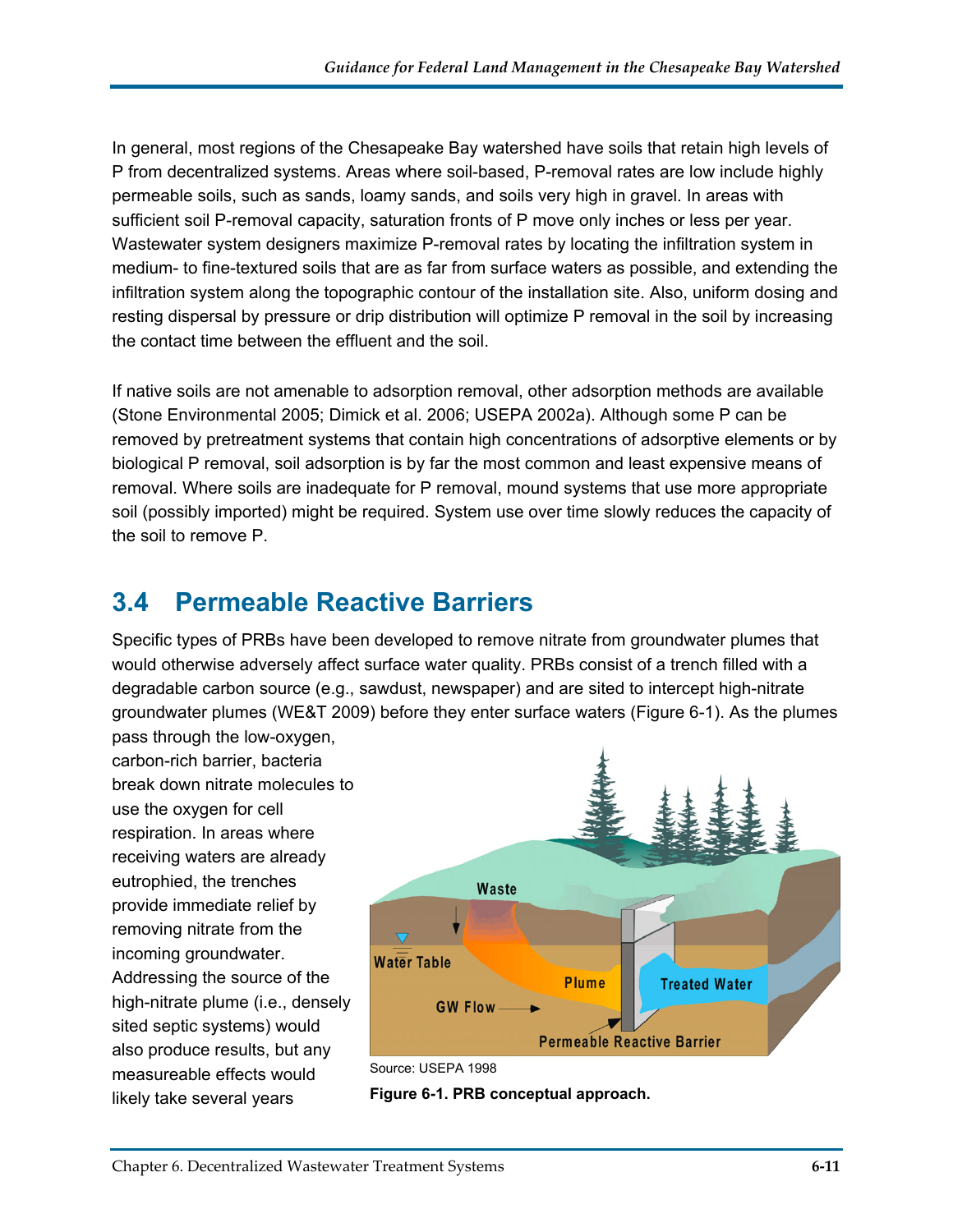because of slow effluent plume movement in most soils and could be more expensive and require more maintenance than installing PRBs.

PRBs are typically installed as long, narrow trenches perpendicular to the incoming plume and parallel to the shoreline. The most effective ones for removing nitrate from plumes are filled with a carbon-based media mix that controls for changes in pH. Such systems have been successfully demonstrated in North America and Europe (Vallino and Foreman 2008; Robertson and Cherry 1995; Lombardo et al. 2005; USEPA 1998). Costs range from about \$5,000 to \$15,000 per equivalent dwelling unit (i.e., in the plume sourcing area), depending on soils, geology, depth to groundwater, subsurface hydrology, construction access, existing infrastructure, and other factors. Zero valent iron, now used for some industrial wastewater treatment applications, has been studied as a nutrient-removal media in PRBs and other system components. Obstacles with this technology include reduction of nitrate to ammonia rather than N gas and relatively high costs (Cheng 1997). New variations of this technology hold promise for removing some of these obstacles (Lee et al. 2007).

#### <span id="page-12-0"></span>**3.5 System Configuration**

As noted above, a certain level of treatment process sophistication and soil discharge technique (e.g., pressure dosing, drip dispersal) are required for optimum N removal. Their cost in terms of both hardware and management needs can be significantly mitigated through the use of cluster systems that treat wastewater from multiple homes or businesses. Cluster systems, also called community or distributed systems, have become extremely popular in areas where high levels of wastewater treatment are required, where space is too limited for on-site conventional soildischarging systems, and local funding capacity precludes conventional sewage collection and treatment (see Section 4.6).

It should be noted that soil-discharging wastewater systems that have the capacity to serve 20 or more people per day are defined by EPA as Class 5 underground injection wells and are therefore subject to permitting and other requirements for large-capacity septic systems under the federal Safe Drinking Water Act. Further, any decentralized system that accepts waste other than sanitary wastewater (such as industrial waste) is an Underground Injection Control (UIC) Class 5 Injection Well. UIC regulatory information for large-capacity septic systems is posted at [http://www.epa.gov/safewater/uic/class5/types\\_lg\\_capacity\\_septic.html.](http://www.epa.gov/safewater/uic/class5/types_lg_capacity_septic.html)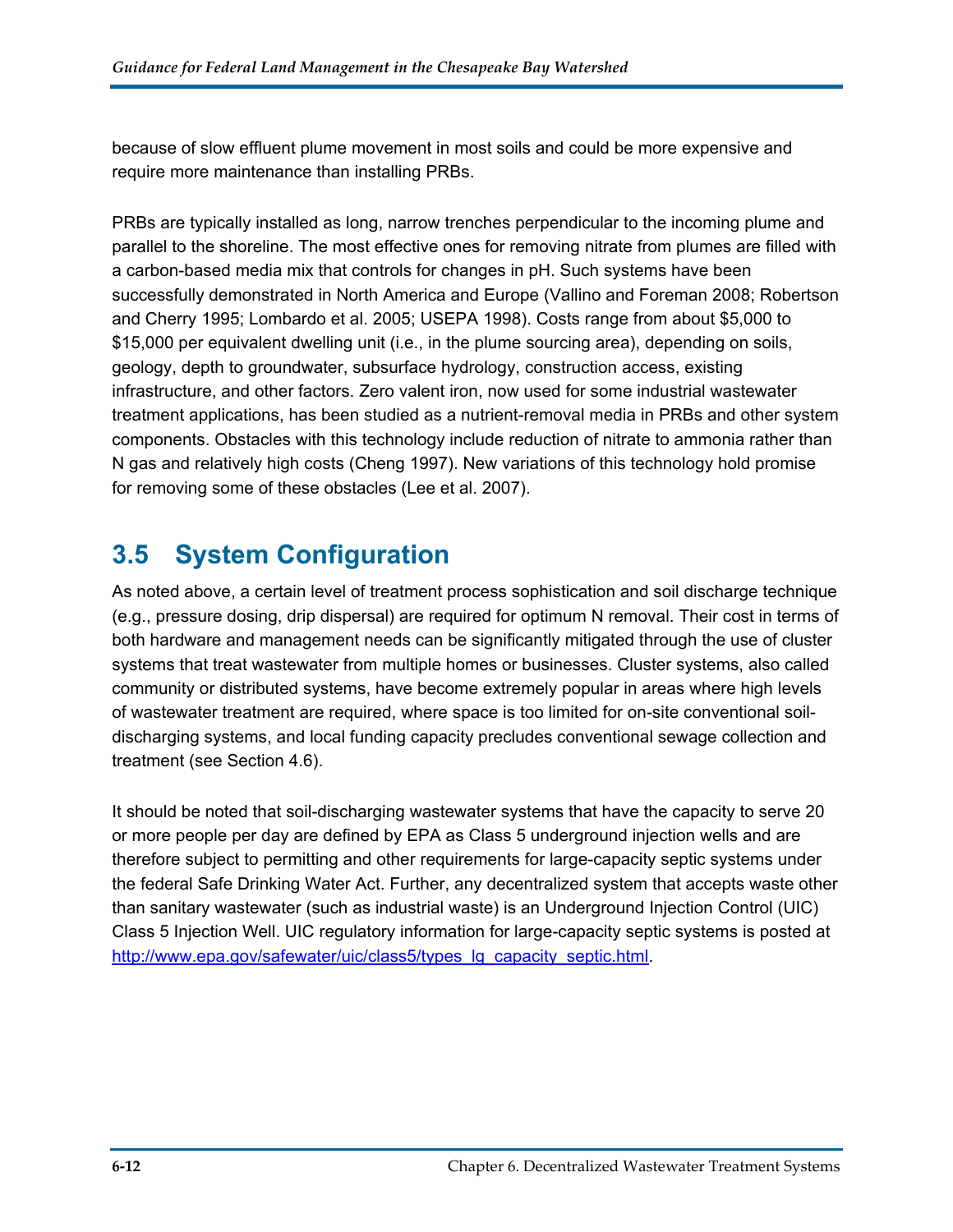# <span id="page-13-0"></span>**4 Treatment Technologies and Costs**

Key considerations in treatment system selection are wastewater flow, strength (i.e., biochemical oxygen demand), the presence of nonconventional organic or inorganic constituents, the sensitivity of the receiving environment, and the capacity of system managers to operate and maintain it over the long term. Given those factors, both the *selection* and ongoing *use* of a specific technology is driven by management considerations. For example, wastewater characterization and assessment of the receiving environment are planning-level activities that result in establishing performance standards, which begin to identify the narrow range of treatment technology options and related design considerations. Once a specific system is selected, construction oversight, operation, inspection, maintenance, and residuals removal—all management program elements—become paramount in ensuring perpetual performance.

The La Pine Decentralized Wastewater Demonstration Project (Rich 2005) has provided some of the most comprehensive field data on the performance of various system types. The project—funded by EPA and supported by the Deschutes County, Oregon, Environmental Health Division; Oregon Department of Environmental Quality; and the U.S. Geological Survey—monitored system performance between 1999 and 2005 (see Figure 6-2 and Table 6-1). System performance was found to be affected by a number of variables, but in general the level of analysis provides insight on the range of pollutant removal that can be expected from the various system types. The figure and table that follow summarize key data from the project; detailed performance results, system descriptions, and other information are available in the final project report (Rich 2005).

The subsections that follow discuss the main classes of treatment system technologies. The final section of this chapter summarizes management program elements that support the implementation measures provided at the beginning of this chapter. Table 6-2 provides examples of biological N-removal performance from the literature for a variety of technologies. Table 6-3 contains details on specific treatment systems described in the subsections below.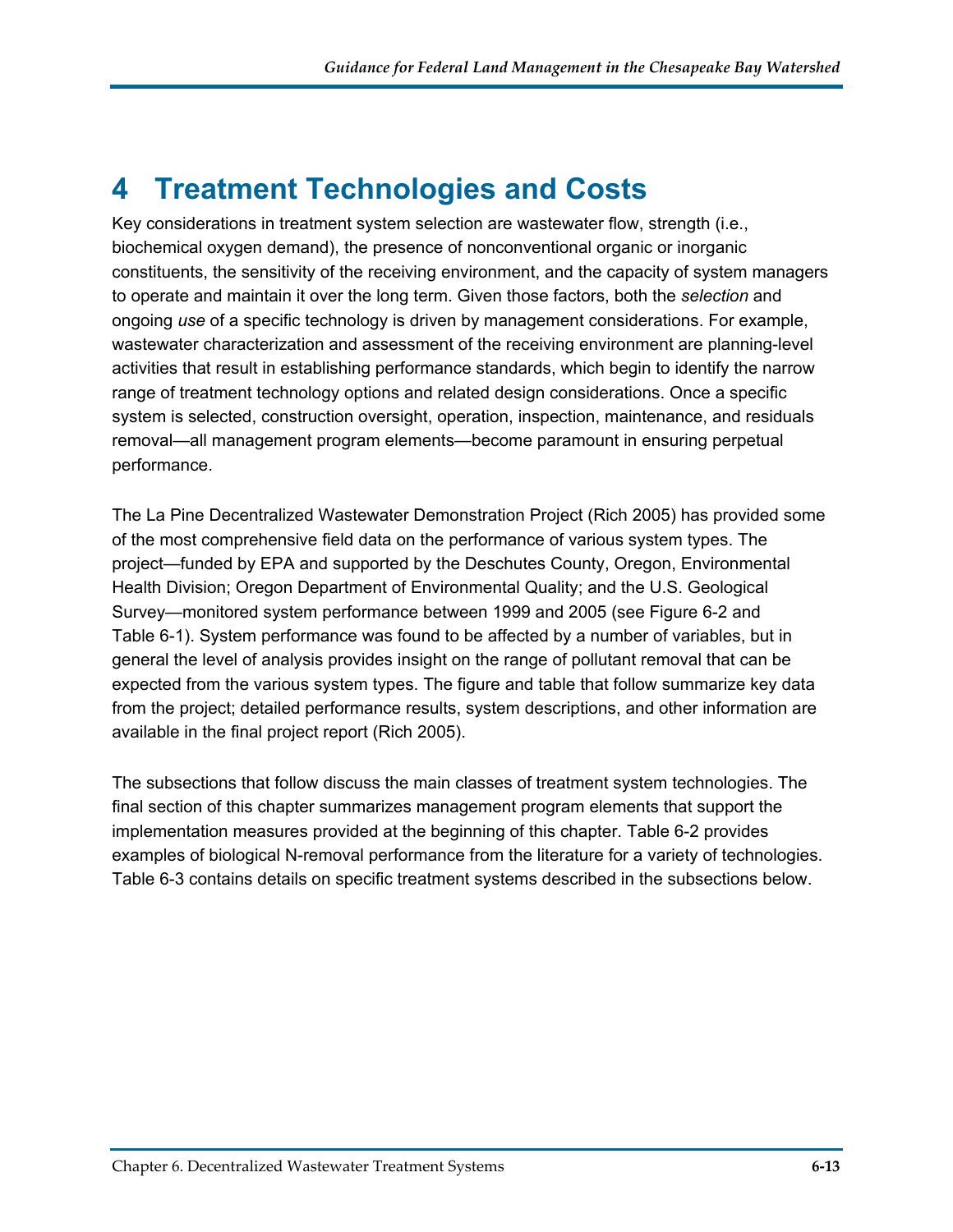

Source: Rich 2005.



| <b>System component/type</b>  | <b>General classification</b>                    |
|-------------------------------|--------------------------------------------------|
| Septic Tank                   | Primary treatment vessel                         |
| <b>Lined Sand Filter</b>      | Attached growth, sand media                      |
| <b>Bottomless Sand Filter</b> | Attached growth, sand media                      |
| AdvanTex AX-20                | Attached growth, textile media                   |
| AdvanTex RX-30                | Attached growth, textile media                   |
| Puraflo                       | Attached growth, peat media                      |
| Dyno2                         | Attached growth, gravel media, wetland polishing |
| Amphidrome                    | Attached growth/suspended growth hybrid          |
| <b>Biokreisel</b>             | Attached growth/suspended growth hybrid          |
| EnviroServer                  | Attached growth/suspended growth hybrid          |
| <b>FAST Bio-Microbics</b>     | Attached growth/suspended growth hybrid          |
| <b>IDEA</b>                   | Suspended growth                                 |
| Nayadic                       | Suspended growth                                 |
| <b>NiteLess</b>               | Suspended growth with add-on anoxic filter       |
| <b>NITREX</b>                 | Add-on anoxic filter                             |

|  |  |  | Table 6-1. System components and type classifications for Figure 6-2 |
|--|--|--|----------------------------------------------------------------------|
|--|--|--|----------------------------------------------------------------------|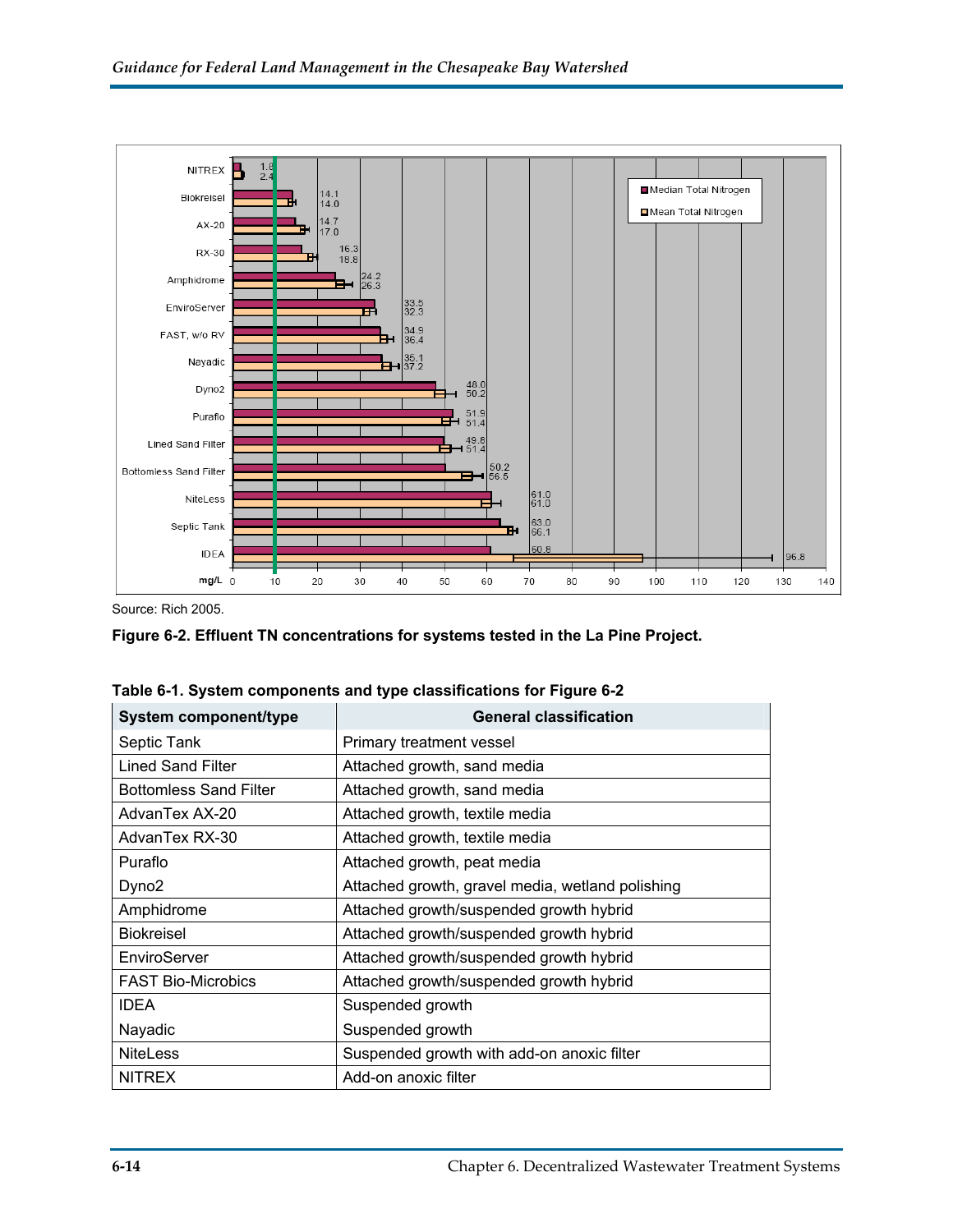# <span id="page-15-0"></span>**4.1 Conventional Systems**

Conventional treatment systems featuring septic tanks and soil infiltration systems are the most commonly used wastewater treatment technologies. The soil dispersal system facilitates aerobic treatment, degradation, filtration, and adsorption of contaminants not treated or retained by the septic tank. However, N removal is somewhat limited, with TN concentrations before soil application typically in the 40–50 mg/L range. In sandy soils with little organic content, high oxygen levels, and poor downgradient mixing, N concentrations can remain high even after several hundred feet of effluent plume movement (Walker et al. 1973; Robertson and Cherry 1992; Cogger 1988; Joubert et al. 2003). Given the low N removal rates of conventional systems (i.e., averaging 20 percent TN removal; Otis 2007; Smith et al. 2008; Jenssen and Siegrist 1990), they are no longer appropriate for use in new communities or densely developed areas in the Chesapeake Bay watershed.

#### <span id="page-15-1"></span>**4.2 Land/Vegetative Treatment Systems**

Land treatment systems, such as spray irrigation systems, are permitted in some places but have not been widely used because of their large land area requirements (USEPA 2000). In general, such vegetative treatment systems have shown poor performance with regard to N removal. However, in recent years, significant advances have been made. The Living Machine, a proprietary decentralized wastewater treatment system has been used successfully for largecapacity applications, such as schools. While the system delivers advanced N removal, it relies on multiple treatment processes including anaerobic and aerobic reactors, a clarifier, and an *ecological fluidizer bed* (USEPA 2002b), which drive up the cost. Eco-machines are similar in concept to The Living Machine and are capable of advanced N removal. Costs for both of these technologies make sense for only fairly large-capacity applications. They are not practical for individual residential systems but could be useful for cluster and large system applications.

### <span id="page-15-2"></span>**4.3 Suspended Growth Systems**

Suspended growth systems, such as activated sludge-based aerobic treatment units (ATUs), are generally effective in nitrifying septic tank effluent. Denitrification is somewhat limited, but can be aided by process controls (e.g., recirculation) and effluent dispersal via time-dosing into the upper soil horizon (Stewart 1988). Aerobic units that feature aeration that periodically stops and starts show improved denitrification. Sequencing batch reactors, which first fill and then draw, in alternating aerobic/anoxic cycles in a single tank might also meet the 20 mg/L recommended effluent limit for areas more than 1,000 feet from surface waters in the Chesapeake Bay watershed, when effluent is dispersed to the soil via time-dosed pressure application (Washington State Department of Health 2005). Capital costs for conventional on-site suspended growth systems range from \$7,500 to \$15,000 per equivalent dwelling unit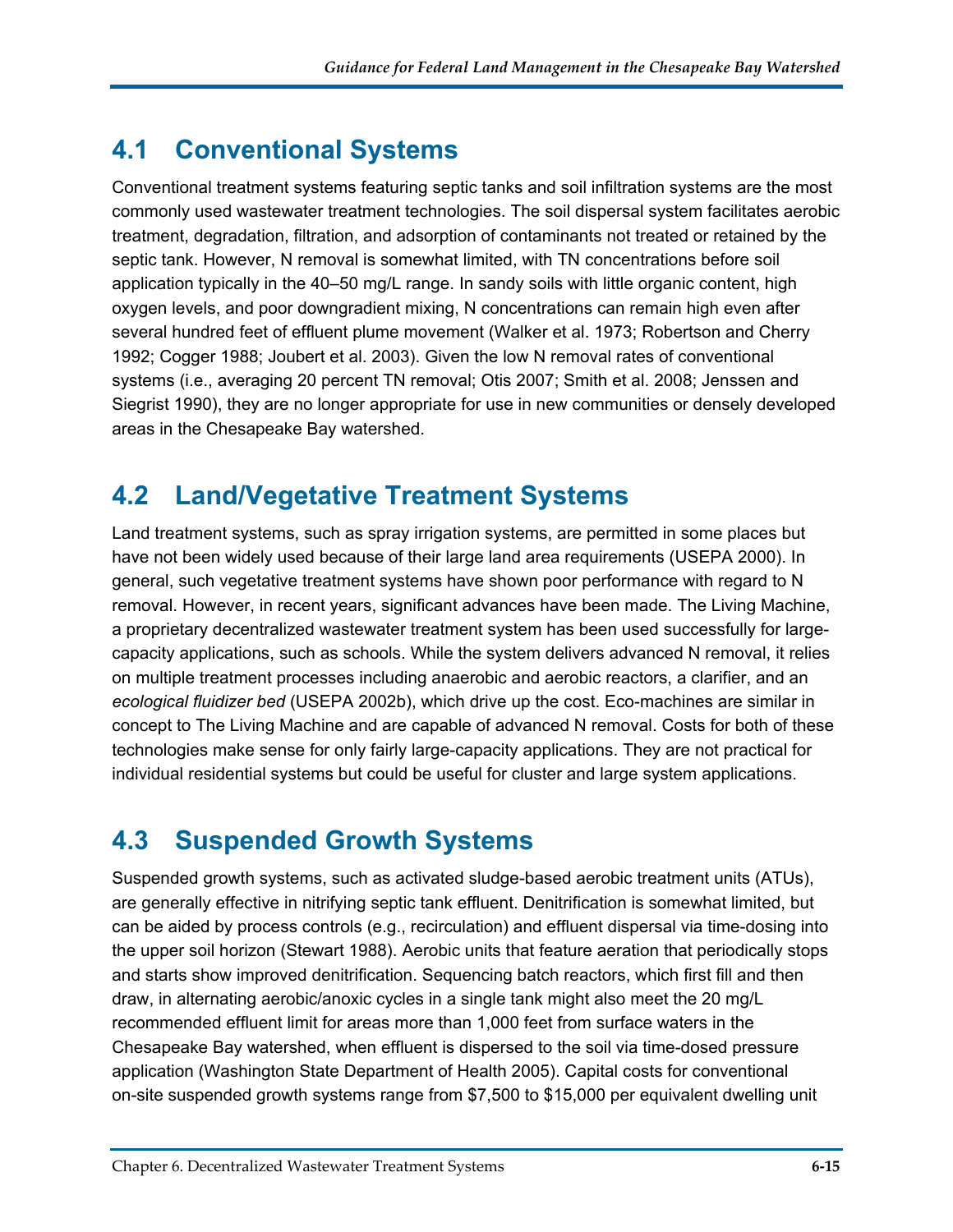(EDU), with O&M expenses of \$400 to \$800 per EDU per year when all suggested O&M tasks are performed (Tetra Tech 2007).

N removal in larger cluster applications of suspended growth systems (i.e., > 200 homes) can be enhanced by incorporating a membrane bioreactor process (MBR) unit, which screens wastewater through very small pore-size filters. MBRs are more common to centralized treatment facilities because of operating costs and economy of scale issues. However, individual home-sized and small cluster units are beginning to be developed for the U.S. market (e.g., BioBarrier, ZeeWeed; WERF 2006). The high-quality effluent provides opportunities for treated water reuse. Cost and performance data for individual and small cluster applications of MBRs are not widely available and are likely to vary greatly. Energy costs, particularly to operate the pumping components, are often significant, especially in smaller system applications (USEPA 2007).

#### <span id="page-16-0"></span>**4.4 Attached Growth Aerobic Systems**

These systems (sometimes called trickling filters or media filters) use natural aeration instead of mechanical, produce less sludge for disposal, and require less power and O&M than the suspended growth units in performing the same tasks. All the systems listed in Table 6-3 are varieties of attached growth system types. Like suspended growth systems, attached growth treatment units also require a recirculation step to meet more stringent TN-removal objectives. Commercially available systems come in lightweight packages and employ lightweight media for easy installation. They also require about 20 percent less physical footprint than typical trickling filters. When properly loaded and operated, they can produce very high nitrification levels that must be followed by a denitrification step to exceed the typical 50 percent N-removal rate. Attached growth systems are also often quite stable compared with suspended growth processes, which might be important, particularly for decentralized systems serving periodically or seasonally used facilities. On-site capital costs are slightly higher in general than the suspended growth ATUs (\$10,000–\$16,000 per EDU), but O&M costs are significantly less, e.g., about \$200–\$300 per EDU per year (USEPA 2010; Tetra Tech 2007).

N removal in attached growth media filters can be optimized through internal treatment system process controls. Single-pass media filters—sand filters, textile filters, peat systems, mounds, and other packed media bed units—achieve excellent nitrification levels but generally do a poor job with denitrification unless some, or all, of the effluent passes through a carbon-rich, lowoxygen environment after the nitrification stage. That can be accomplished by recirculating a portion of the effluent back to the septic tank or a pump tank, or by adding a denitrification unit to the system, or both. Media filters have a long record of excellent performance, with nitrification rates as high as 95 percent (Otis 2007; Smith et al. 2008; USEPA 2002a). The treatment process is stable year-round and can be employed through either custom-built,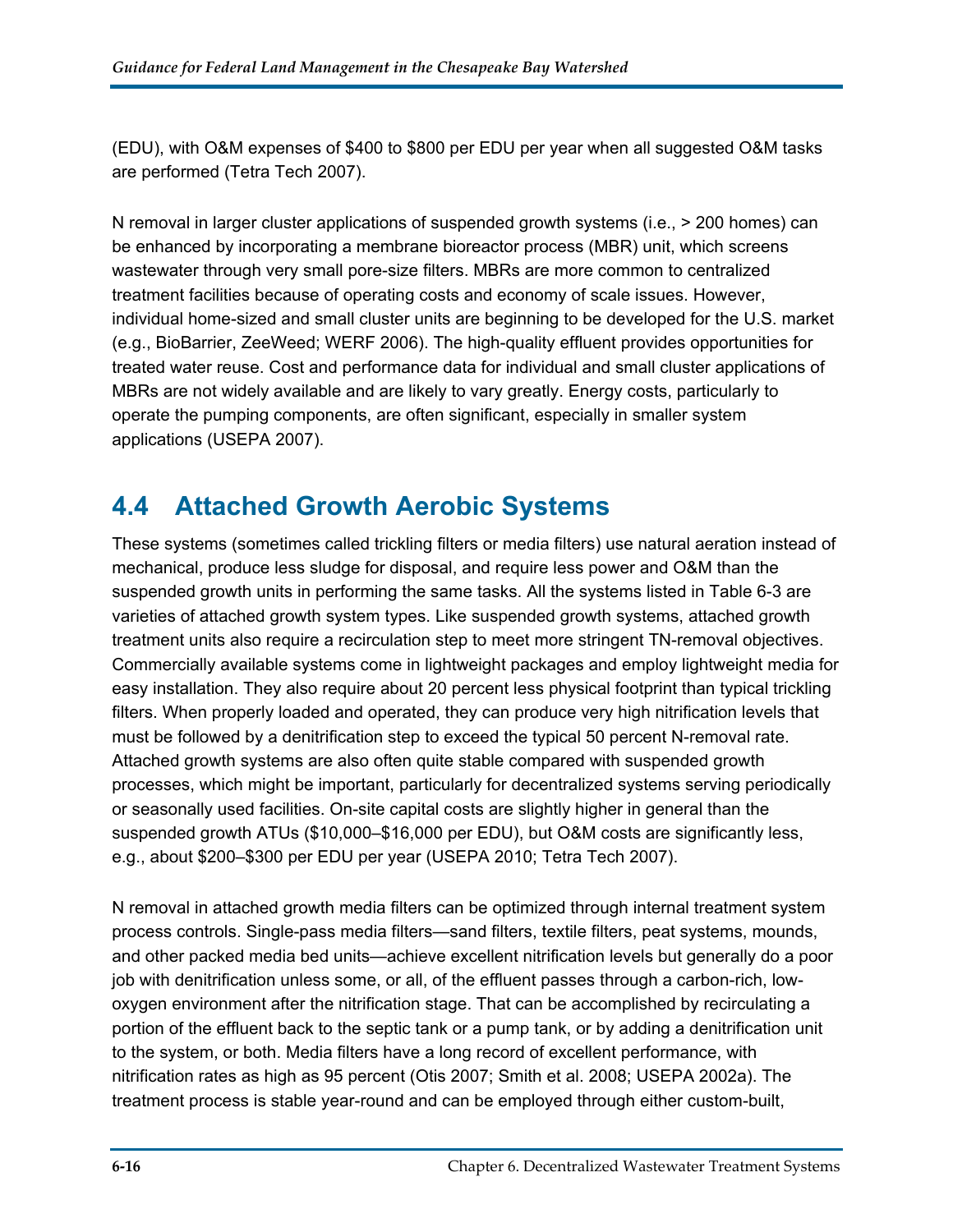nonproprietary engineered systems or commercial units that can be installed in a single day. Capital costs for single-pass filters range from \$5,500 to \$13,000 per EDU, with O&M expenses of \$200 to \$400 per EDU per year (USEPA 2010; Tetra Tech 2007).

Recirculating media filters have been in use for many years and feature high nitrification rates with about 50–70 percent TN reduction. The systems recycle part of the effluent back to the septic tank or the recirculating tank, where the anoxic environment and available carbon facilitate denitrification processes. Design considerations include the ratio of effluent recirculated and the configuration of the recycle plumbing, i.e., ensuring that the recycled effluent is discharged to a tank location with low oxygen and some carbon. TN effluent concentrations can be as low as 10 mg/L, which can be further reduced in the soil by using time-dosed, pressuredrip effluent dispersal. Engineered systems and proprietary units are widely available and can serve single homes or large subdivisions. Capital costs for recirculating systems range from \$9,500 to \$20,000 per EDU, with O&M expenses of \$350 to \$600 per EDU per year (USEPA 2010; Tetra Tech 2007; Washington State Department of Health 2005).

#### <span id="page-17-0"></span>**4.5 Add-On Anoxic Filters with a Carbon Source**

Optimal denitrification can be achieved by passing nitrified effluent through a low-oxygen, carbon-rich environment before soil dispersal. Engineered and proprietary systems featuring add-on anoxic filters with an external carbon source (e.g., methanol, sawdust, newspapers) have performed successfully in single-home and cluster applications. For example, at least one commercially available product (NITREX) regularly produces effluent with N concentrations of less than 5 mg/L (Heufelder et al. 2007, see also Figure 6-2 and Table 6-2). Others claim to have similar systems with comparable performance, although, to date, independent field verification is lacking. NITREX relies on a passive nitrate remediation biofilter unit that uses a processed wood by-product as the filter medium. Other system designs discussed above can approach that level when paired with time-dosed, shallow pressurized dispersal. Capital costs for add-on denitrification systems range from \$3,500 to \$7,000 and more per EDU, with O&M expenses of less than \$100 per year (Washington State Department of Health 2005). Note that those are added costs and do not include costs for the septic tank, nitrification process unit, or soil dispersal system—just the add-on component.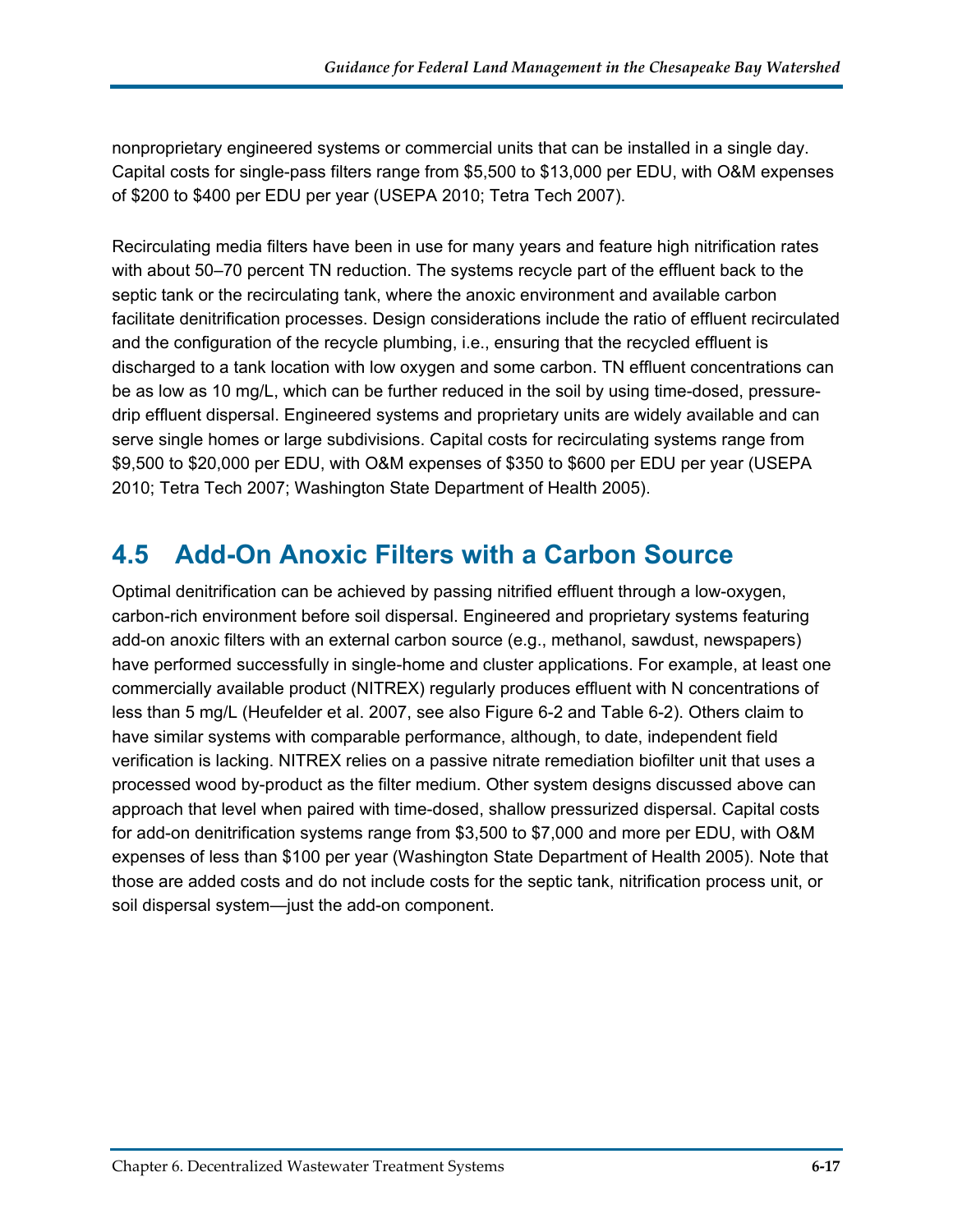| <b>Technology examples</b>                    | <b>TN removal efficiency</b><br>$(\%)$ | <b>Effluent TN</b><br>(mg/L) |
|-----------------------------------------------|----------------------------------------|------------------------------|
| <b>Suspended growth</b>                       |                                        |                              |
| Aerobic units w/ pulse aeration               | 25%-61% <sup>a</sup>                   | $37 - 60^a$                  |
| Sequencing batch reactor                      | $60\%$                                 | 15.5 <sup>b</sup>            |
| <b>Attached growth</b>                        |                                        |                              |
| Single-Pass Sand Filters (SPSF)               | $8\% - 50\%$                           | $30-60^\circ$                |
| Recirculating Sand/Gravel Filters (RSF)       | 15%-84% <sup>d</sup>                   | $10 - 47$ <sup>d</sup>       |
| Multi-Pass Textile Filters (AdvanTex AX20)    | 64%-70% <sup>e</sup>                   | $3-55$ <sup>e</sup>          |
| RSF w/ Anoxic Filter                          | 40%-90% <sup>f</sup>                   | $7-23$ <sup>f</sup>          |
| RSF w/ Anoxic Filter & external carbon source | 74%-80% <sup>9</sup>                   | $10 - 139$                   |
| <b>RUCK system</b>                            | 29%-54% <sup>h</sup>                   | $18 - 53^h$                  |
| <b>NITREX</b>                                 | 96%                                    | $2.2^{\circ}$                |

**Table 6-2. Examples of biological N removal performance from the literature** 

Source: Adapted from Washington Department of Health 2005

Notes: Overall performance can vary, depending on system configuration and other factors. For detailed descriptions of treatment processes and technologies, see

[http://www.psparchives.com/publications/our\\_work/hood\\_canal/hood\\_canal/n\\_reducing\\_technologies.pdf](http://www.psparchives.com/publications/our_work/hood_canal/hood_canal/n_reducing_technologies.pdf).

a. California Regional Water Quality Control Board 1997; Whitmeyer et al. 1991

b. Ayres Associates 1998

c. Converse 1999; Gold et al. 1992; Loomis et al. 2001; Nolte & Associates 1992; Ronayne et al. 1982

d. California Regional Water Quality Control Board 1997; Gold et al. 1992; Loomis et al 2001; Nolte & Associates 1992; Oakley et al. 1999; Piluk and Peters 1994; Ronayne et al. 1982

e. NSF International 2009

f. Ayres Associates 1998; Sandy et al. 1988

g. Gold et al. 1989

h. Brooks 1996; Gold et al. 1989

j. Rich et al. 2003

#### <span id="page-18-0"></span>**4.6 Composting Toilet Systems**

Composting toilet systems that contain and treat toilet wastes can reduce watershed N discharges significantly, because such wastes account for 70–80 percent of the TN load in domestic wastewater. Composting systems have been used successfully in both private and public facility settings. Like all systems, they require appropriate design and ongoing maintenance. A graywater treatment system is needed if the facility generates sink, laundry, or other graywater, therefore adding to the cost. Capital costs for composting systems (and excluding the cost of graywater systems) range from \$2,500 to \$10,000, with O&M expenses of \$50 to \$100 per year (USEPA 1999). The single-house viability of such systems depends on local codes and the owner's attitude, though acceptance and use of composting systems is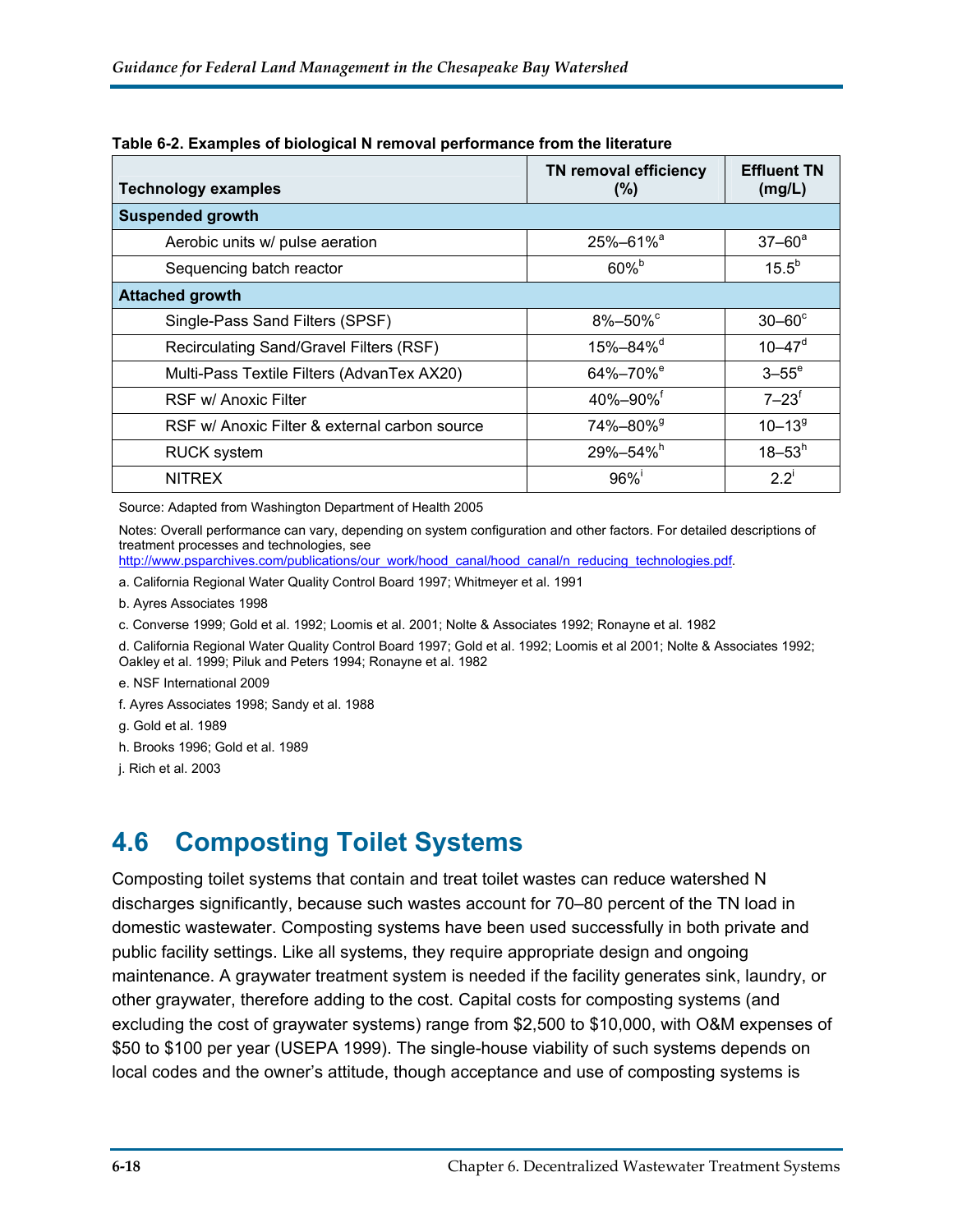increasing because of improved designs, performance, and lower maintenance requirements. The systems are more frequently used in public settings, such as parks and campgrounds.

#### <span id="page-19-0"></span>**4.7 Cluster Treatment Systems**

Generally, cluster systems collect wastewater from multiple houses through low-cost sewerage and treat and disperse the effluent to soil-based dispersal systems similar to on-site systems. Many homes and businesses can be served by a single treatment facility. Most cluster systems feature septic tanks on each building lot; collection piping that operates via gravity, vacuum, or pressure; a treatment facility with attached growth process units; and a soils-based dispersal field for the effluent. Add-on anoxic denitrification filters can be included. Effluent is typically dispersed to the soil under pressure (e.g., pressure, drip, time or demand dosing) to assure uniform application throughout the larger drainfield. Collection technologies include grinder pump systems, which macerate and transport all sewage; effluent sewers, such as the septic tank effluent pump (STEP); the septic tank effluent gravity (STEG) collection system; and vacuum systems.

Advanced treatment systems can facilitate local reuse of the treated effluent for toilet flushing, irrigation, industrial purposes, or just be used to replenish aquifers. The cost of a cluster collection system varies significantly according to the number of users, collection system logistics, treatment facility design, land availability, materials, labor costs, and other factors. Cluster systems can achieve economies of scale to provide high levels of treatment at costs significantly less than individual systems and centralized sewer systems. New cluster systems generally range from \$10,000 to \$18,000 per EDU in non-urbanized areas of new development, with higher costs for retrofits in urban areas, depending on the treatment technology used (USEPA 2010; Tetra Tech 2007). Replacement and retrofit systems have similar costs, but collection system installation can drive costs higher. An RME with the technical, financial, and managerial capacity to ensure viable, long-term, cost-effective performance is essential for cluster system applications. Total system annual O&M costs range from \$450 to \$750 per EDU per year (Tetra Tech 2007).

#### <span id="page-19-1"></span>**4.8 Soil Dispersal Systems**

Gravity-based, soil dispersal systems generally include conventional perforated pipe, laid in stone-filled trenches or purchased with Styrofoam beads surrounding the pipe and wrapped in netting; and gravelless, open-bottomed leaching chambers. N removal in the soil increases when effluent is dispersed in a time-dosed manner (i.e., dose/rest cycle) in the uppermost soil horizon (i.e., within one foot of the ground surface). Time-dosed, pressure-drip dispersal in the top 12 inches of soil has been credited with a 50 percent reduction in Tennessee (Long 1995), making the option an important feature for achieving the performance standards recommended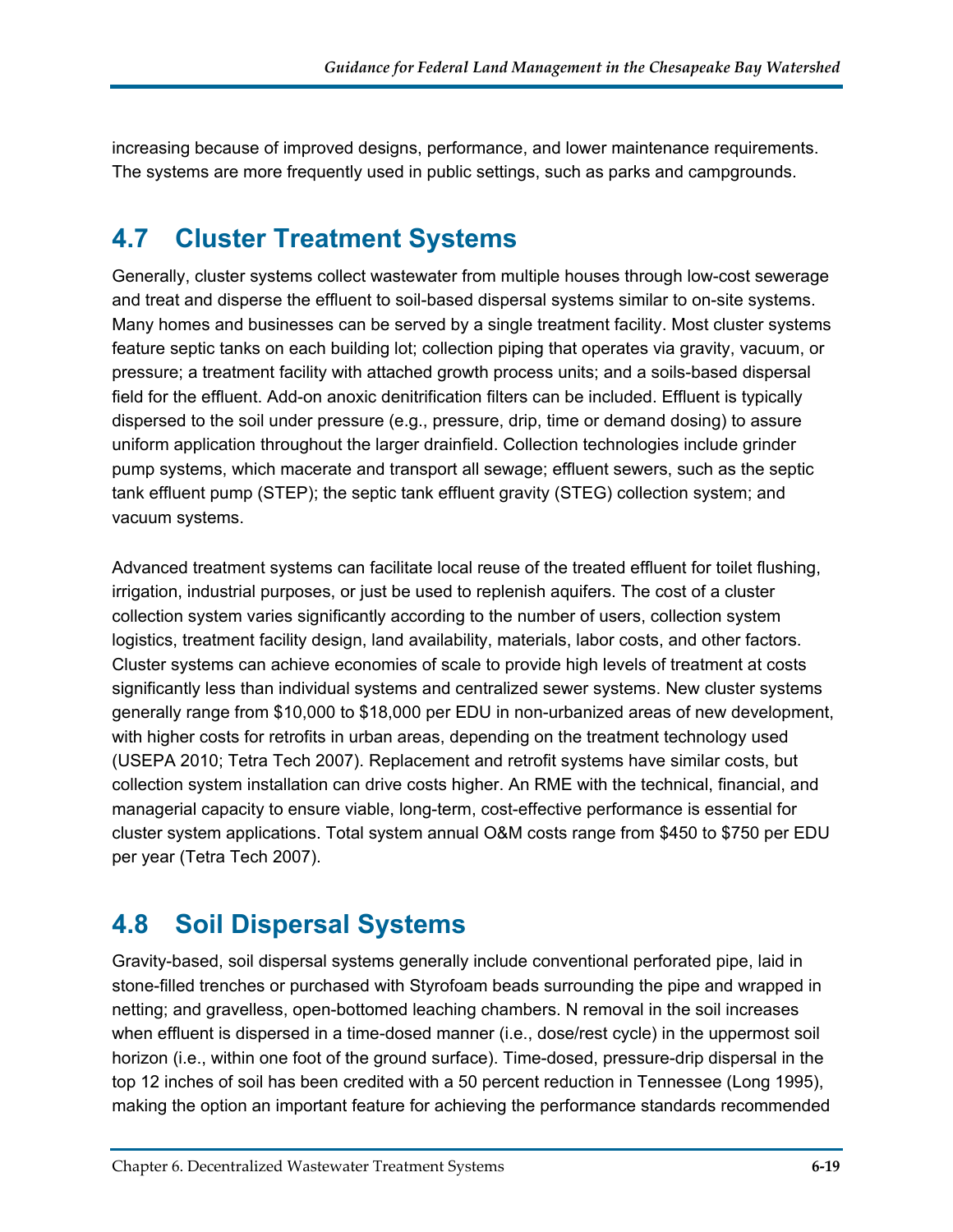in this chapter. As in all effluent dispersal systems, maximizing the separation distance between effluent application and restrictive soil boundaries (e.g., hardpan, bedrock, perched water tables, seasonal high water tables) improves performance.

Another effluent-dispersal strategy that improves performance is the use of alternating soil dispersal fields. Most conventional systems continuously load drainfields with effluent, resulting in a gradual reduction of the soil's capacity to treat effluent over time. Alternating drainfields that are used for 6 months then rested for 6 months improves the performance of the soil dispersal system and should be favored over conventional drainfields. Such systems require relatively low additional investment and can greatly extend the life of the soil dispersal system (Noah 2006). Maintenance programs for such systems should be designed and implemented in concert with the local health department or RME to ensure that flow-diversion devices are operated on schedule. Because this strategy applies to conventional septic drainfields, this recommendation applies primarily to areas of new development outside sensitive areas and subdivisions.

#### <span id="page-20-0"></span>**4.9 Effluent Reuse**

Reusing treated wastewater system effluent can significantly reduce N discharge to the environment. Many of the technologies suggested for advanced decentralized wastewater treatment in the Chesapeake Bay watershed can, with adaptations, be used to produce reclaimed water for beneficial reuses, including aquifer recharge, landscape irrigation, toilet flushing, fire protection, cooling and other nonpotable indoor and outdoor purposes (USEPA 2004). When reclaimed water is used for irrigation, reuse can offset potable water demand by augmenting supply while sequestering nutrients in vegetative matter and offsetting fertilizer use (WERF 2010). Reclaimed water technologies generally include recirculating filtration systems and membrane bioreactors, amended with disinfection systems (most commonly, chlorination or ultraviolet disinfection or both), online monitoring systems, on-site storage, and sometimes specific chemical feed systems for conditioning treated effluent to meet water quality demands for specific reuses (e.g., pH adjustment for cooling water). Nonreactive dye injection is sometimes required by building codes for reclaimed water to be used indoors. Costs for decentralized reclaimed water systems are highly context-specific and dependent on the intended reuse application, system size, and local or state regulatory requirements (WERF 2010) but can be assumed to add 50 percent to the costs of a more traditional decentralized system.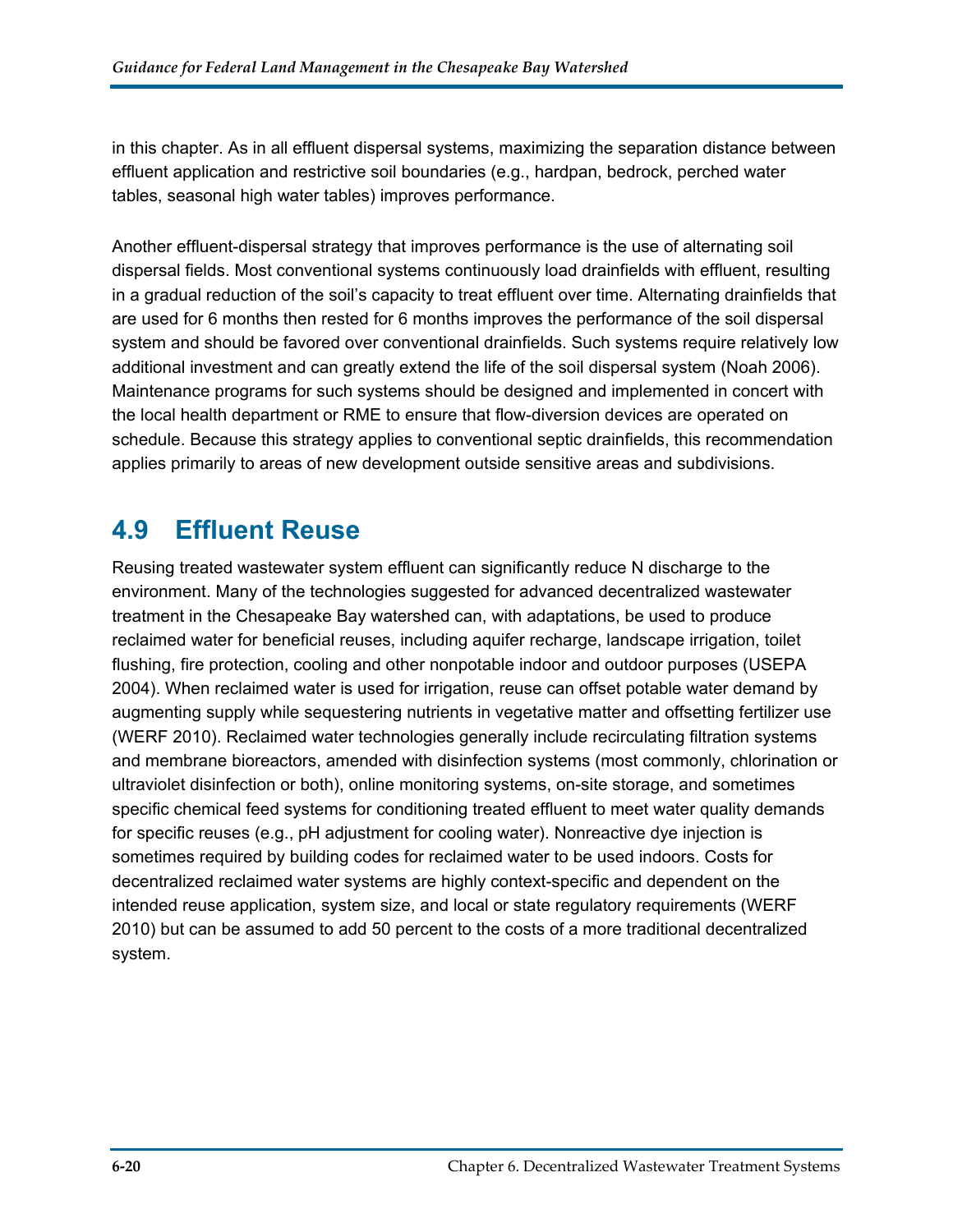| <b>System name</b>                                                                                                                                                                                                                             | <b>Technology</b>                                                                                                                                                      | <b>Description of process</b>                                                                                                                                                                                                                                                                                                                                                                                                                                                                                                                                   | <b>Performance</b>                                                                                                                                                                                                                                         | <b>Cost</b>                                                                                                                                                                                               |  |
|------------------------------------------------------------------------------------------------------------------------------------------------------------------------------------------------------------------------------------------------|------------------------------------------------------------------------------------------------------------------------------------------------------------------------|-----------------------------------------------------------------------------------------------------------------------------------------------------------------------------------------------------------------------------------------------------------------------------------------------------------------------------------------------------------------------------------------------------------------------------------------------------------------------------------------------------------------------------------------------------------------|------------------------------------------------------------------------------------------------------------------------------------------------------------------------------------------------------------------------------------------------------------|-----------------------------------------------------------------------------------------------------------------------------------------------------------------------------------------------------------|--|
| Waterloo Biofilter® Model 4-Bedroom<br>Waterloo Biofilter Systems, Inc.<br>143 Dennis St.: PO Box 100,<br>Rockwood, Ontario<br>Canada N0B 2kO<br>http://www.nsf.org/business/water_quality<br>protection center/pdf/Waterloo-VS-<br>SIGNED.pdf | Fixed film trickling<br>filter.                                                                                                                                        | The biofilter unit uses patented<br>lightweight open-cell foam that<br>provides a large surface area. Settled<br>wastewater from a primary septic tank<br>is applied to the surface of the biofilter<br>with a spray distribution system. The<br>system can be set up using a single<br>pass process (without any<br>recirculation of biofilter treated<br>effluent) or can use multi-pass<br>configurations. The ETV testing<br>results were generated by returning<br>50% of the biofilter effluent back to the<br>primary compartment of the septic<br>tank. | It averaged 62%<br>removal of TN with<br>an average TN<br>effluent of 14 mg/L<br>over the 13-month<br>testing period.<br>Earlier testing of<br>this product in a<br>single pass mode<br>demonstrated that it<br>could produce a<br>20-40% TN<br>reduction. | \$13,000-\$17,000 for total<br>system installation. The<br>Waterloo Biofilter unit only<br>would cost approximately<br>\$7,000.                                                                           |  |
| Amphidrome™ Model Single Family<br>System:<br>F.R. Mahony & Associates, Inc.<br>273 Weymouth St.<br>Rockland, MA 02370<br>http://www.nsf.org/business/water_quality<br>protection center/pdf/Amphidrome VS.pdf                                 | Submerged growth<br>sequencing batch<br>reactor (SBR) in<br>conjunction with an<br>anoxic/equalization<br>tank and a clear<br>well tank for<br>wastewater<br>treatment | The bioreactor consists of a deep bed<br>sand filter, which alternates between<br>aerobic and anoxic treatment. The<br>reactor operates similar to a biological<br>aerated filter, except that the reactor<br>switches between aerobic to anoxic<br>conditions during sequential cycling of<br>the unit. Air, supplied by a blower, is<br>introduced at the bottom of the filter to<br>enhance oxygen transfer.                                                                                                                                                 | It averaged 59%<br>removal of TN<br>effluent of 15 mg/L<br>over the 13-month<br>testing period at the<br>Massachusetts<br>Alternative Septic<br>System Test Center<br>(MASSTC).                                                                            | \$7,500 for unit only. The<br>manufacturer estimates it<br>would cost \$12,000-<br>\$15,000 for a complete<br>installation.                                                                               |  |
| Septitech® Model 400 System<br>Septitech, Inc.<br>220 Lewiston Road<br>Gray, ME 04039<br>http://www.nsf.org/business/water_quality_<br>protection center/pdf/SeptiTech VS.pdf                                                                  | Two-stage fixed film<br>trickling filter using<br>a patented highly<br>permeable<br>hydrophobic media                                                                  | Clarified septic tank effluent flows by<br>gravity into the recirculation chamber<br>of the SeptiTech unit. A submerged<br>pump periodically sprays wastewater<br>onto the attached growth process and<br>the wastewater percolates through the<br>patented packing material. Treated<br>wastewater flows back into the<br>recirculation chamber to mix with the<br>contents. Treated water flows into a<br>clarification chamber and is<br>periodically discharged to disposal<br>unit (drainfield, drip irrigation, etc.)                                     | Averaged 64%<br>removal of TN with<br>an average TN<br>effluent of 14 mg/L<br>over the 12-month<br>testing period at<br>MASSTC.                                                                                                                            | \$11,000 for SeptiTech unit<br>includes shipping and<br>installation. The<br>manufacturer estimated that<br>a total system with pressure<br>distribution drainfield would<br>cost approximately \$20,000. |  |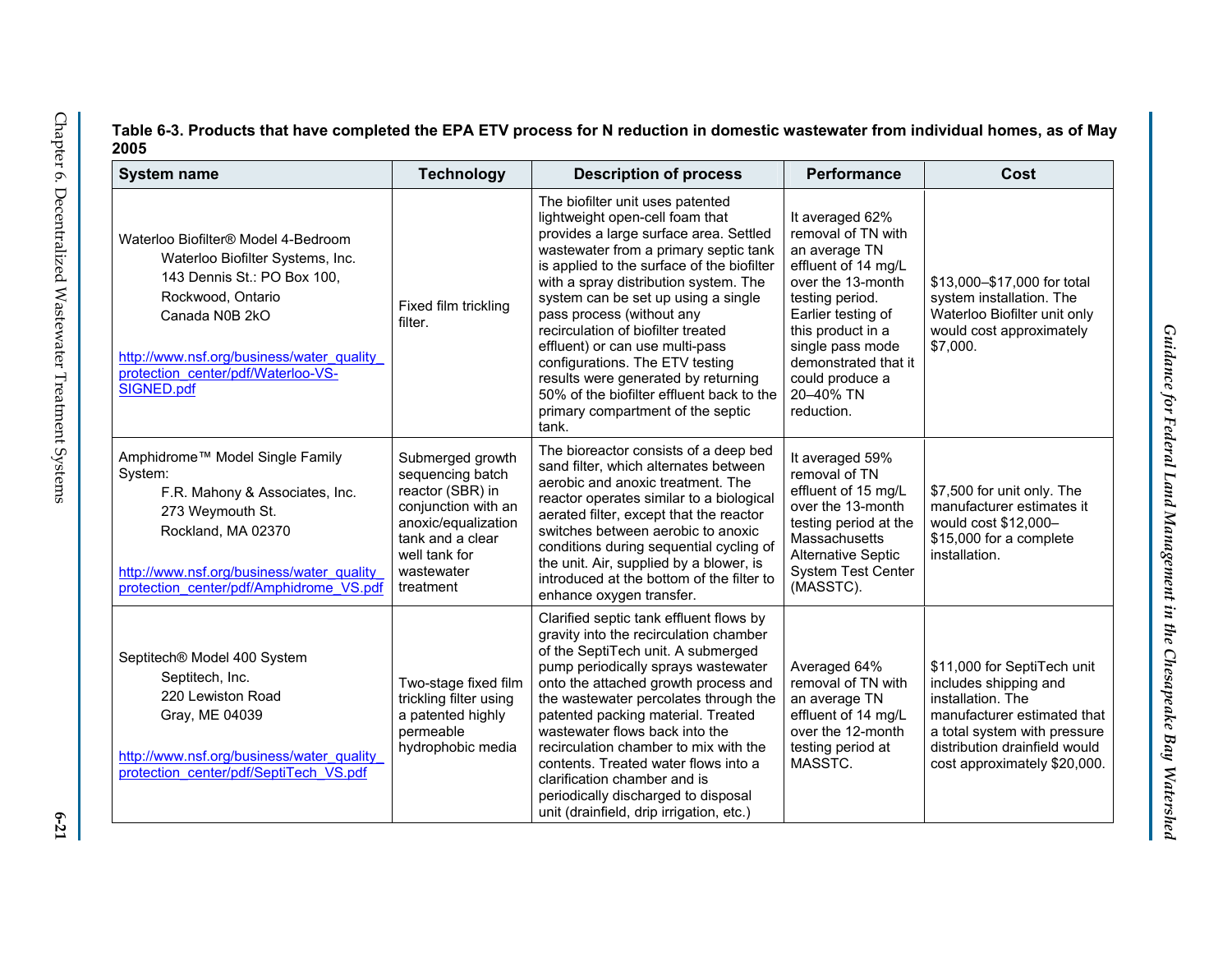| <b>System name</b>                                                                                                                                                                                              | <b>Technology</b>                                                                                                                                             | <b>Description of process</b>                                                                                                                                                                                                                                                                                                                                                                                                                               | <b>Performance</b>                                                                                                              | Cost                                                                                                                                                                                                                                                                                                                                                                                              |
|-----------------------------------------------------------------------------------------------------------------------------------------------------------------------------------------------------------------|---------------------------------------------------------------------------------------------------------------------------------------------------------------|-------------------------------------------------------------------------------------------------------------------------------------------------------------------------------------------------------------------------------------------------------------------------------------------------------------------------------------------------------------------------------------------------------------------------------------------------------------|---------------------------------------------------------------------------------------------------------------------------------|---------------------------------------------------------------------------------------------------------------------------------------------------------------------------------------------------------------------------------------------------------------------------------------------------------------------------------------------------------------------------------------------------|
| Bioclere™ Model 16/12<br>Aquapoint, Inc.<br>241 Duchanine Blvd.<br>New Bedford, MA 02745<br>http://www.nsf.org/business/water_quality<br>protection center/pdf/Bioclere-VS-<br>SIGNED.pdf                       | Fixed film trickling<br>filter.                                                                                                                               | Septic tank effluent flows by gravity<br>to the Bioclere clarifier unit from<br>which it is sprayed or splashed onto<br>the fixed film media. Treated<br>effluent and sloughed biomass are<br>returned to the clarifier unit. A<br>recirculation pump in the clarifier<br>periodically returns biomass to the<br>primary tank. Oxygen is provided to<br>the fixed film by a fan located on the<br>top of the unit.                                          | Averaged 57%<br>removal of TN with<br>an average TN<br>effluent of 16 mg/L<br>over the 13-month<br>testing period at<br>MASSTC. | \$7,500 for unit itself. Price for<br>total system would need to<br>include primary septic tank,<br>Bioclere unit and disposal<br>option, with costs in the range<br>of \$12,000-\$15,000. The<br>manufacturer recommends<br>use in clusters to reduce per<br>home costs and facilitate<br>maintenance. Experience with<br>a 27-home cluster resulted in<br>costs of \$6,800-\$8,000 per<br>home. |
| Retrofast 0.375 System:<br><b>Bio-Microbics</b><br>8450 Cole Parkway<br>Shawnee, KS 66227<br>http://www.nsf.org/business/water_quality<br>protection center/pdf/Biomicrobics-<br>FinalVerificationStatement.pdf | Submerged<br>attached-growth<br>treatment system,<br>which is inserted as<br>a retrofit device into<br>the outlet side of<br>new or existing<br>septic tanks. | The RetroFAST 0.375 System is<br>inserted into the second<br>compartment of the septic tank. Air<br>is supplied to the fixed film<br>honeycombed media of the unit by<br>a remote blower. Alternate modes<br>of operation include recirculation of<br>nitrified wastewater to the primary<br>settling chamber for nitrification.<br>Intermittent use of the blower can<br>also be programmed to reduce<br>electricity use and to increase<br>nitrification. | Averaged 51%<br>removal of TN with<br>an average TN<br>effluent of 19 mg/L<br>over the 13-month<br>testing period at<br>MASSTC. | Product and installation cost<br>for the Retrofast 0.375<br>System ranges is estimated to<br>be \$4,000-\$5,500 depending<br>on existing tankage. That cost<br>includes the FAST unit,<br>blower, blower housing and<br>control panel. The local<br>representative for Bio-<br>Microbics units believes costs<br>could be as low as \$3,500 for<br>multiple units.                                |
| Recip® RTS-500 System:<br>Bioconcepts, Inc.<br>P.O. Box 885<br>Oriental, NC 28571-0885<br>http://www.nsf.org/business/water_quality<br>protection center/pdf/Bioconcepts Verifica<br>tion Statement.pdf         | Fixed film filter                                                                                                                                             | This is the newest product to<br>complete Environmental<br>Technology Verification (ETV)<br>Program testing. It is a patented<br>process developed by the<br>Tennessee Valley Authority (TVA)<br>and uses a fixed film filter medium<br>contained in two adjacent, equally<br>dimensioned cells. Timers on each<br>of the two reciprocating pumps<br>control the process.                                                                                   | Averaged 58%<br>removal of TN with<br>an average TN<br>effluent of 15 mg/L<br>over the 12-month<br>testing period at<br>MASSTC. | Very limited experience with<br>this single-family unit. The unit<br>built for ETV testing was a<br>prototype. The cost per unit,<br>by itself, is estimated to be<br>\$8,000-\$10,000. Cost of the<br>septic tank and disposal unit<br>would be extra and the cost<br>would depend on site<br>conditions. Conservatively,<br>cost for a total system could<br>be \$11,000-\$15,000.              |

Source: Adapted from Washington Department of Health 2005

Chapter

6.

Decentralized

Wastewater

Treatment

Systems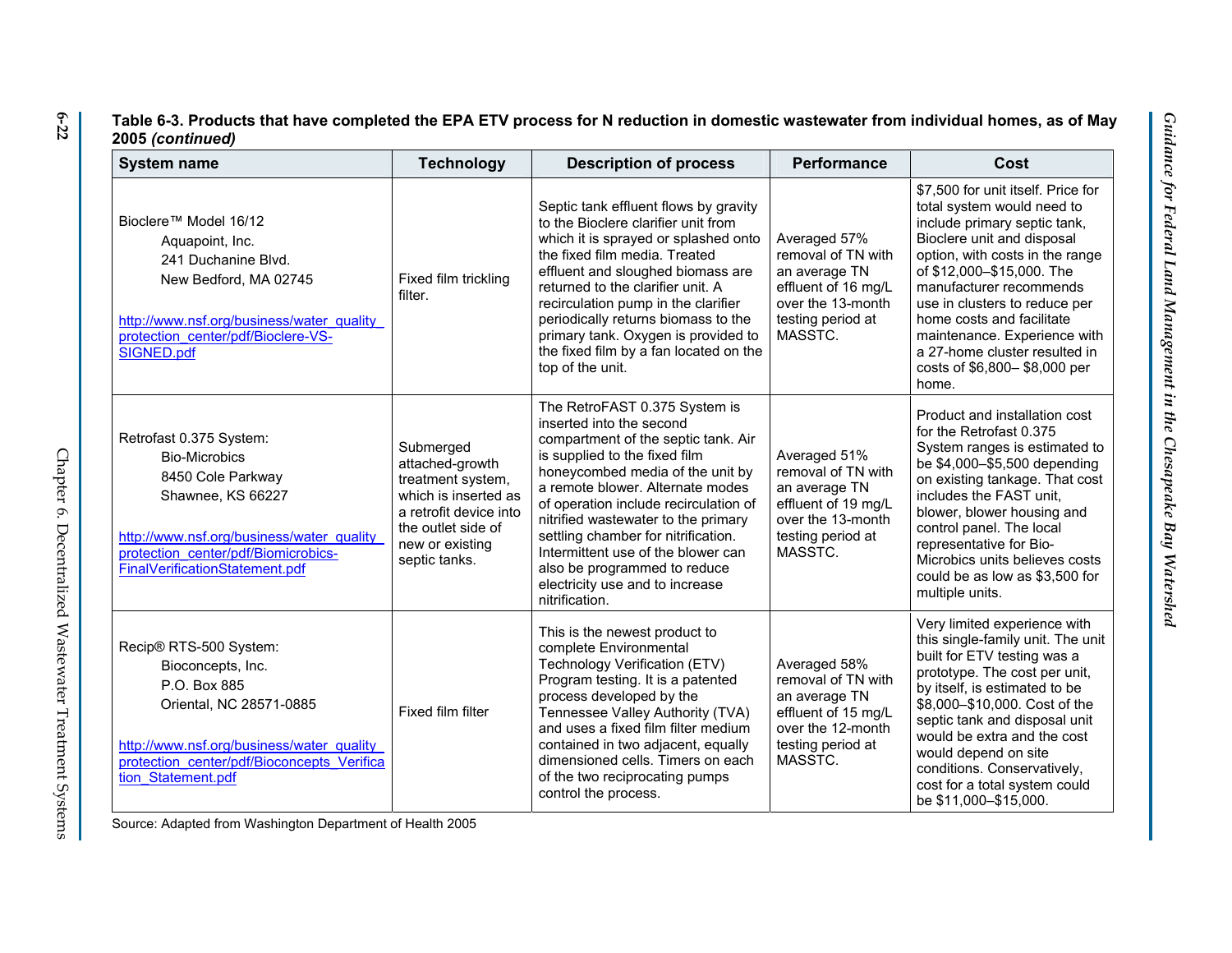# <span id="page-23-0"></span>**5 Wastewater Planning and Treatment System Management**

The previous section describes N-removing individual or cluster wastewater system technologies, system configurations, and effluent dispersal options. This section describes management considerations that are essential for optimizing treatment system selection, sizing, performance, and long-term use, such as inventory systems, wastewater planning, performance standards, siting and installation guidelines, operation, inspection, maintenance, and residuals handling. The management tasks described in this section are paramount for reducing nutrient inputs to the Chesapeake Bay because they establish the framework for selecting and using specific treatment systems in particular locations. For example, advanced cluster systems are the best approach for protecting and restoring the Chesapeake Bay when considering wastewater facilities for new subdivisions and replacing significant numbers of malfunctioning systems in existing subdivisions.

The following subsections summarize key management program elements viewed as important for controlling the input of nutrients and other pollutants to the Chesapeake Bay. EPA has provided extensive guidance, case studies, resources, references, and links on these management program topics (USEPA 2005, 2010). Specific, detailed information on each topic below is provided in EPA's (2005) *Handbook for Managing Onsite and Clustered (Decentralized) Wastewater Treatment Systems,* available online at [http://cfpub.epa.gov/owm/septic/septic.cfm?page\\_id=289](http://cfpub.epa.gov/owm/septic/septic.cfm?page_id=289).

### <span id="page-23-1"></span>**5.1 Public Education and Involvement**

Decentralized wastewater management programs require public support. The success of such programs will depend on how well homeowners, system service providers, and other stakeholders are involved in the development process. Unless people understand the need for a management program, there is little chance it will be adopted. Once in operation, the program must keep the community engaged, involved, and informed. Managers should give special consideration to explaining the need for new requirements for system upgrades, inspections, or other performance measures.

EPA has partnered with a variety of nonprofit organizations involved in decentralized wastewater management to improve public education, outreach, and involvement through development of informational materials, technical products, and training programs. Links to these partner organizations and the educational, technical, and other resources they provide are provided at [http://cfpub.epa.gov/owm/septic/septic.cfm?page\\_id=260.](http://cfpub.epa.gov/owm/septic/septic.cfm?page_id=260) EPA maintains a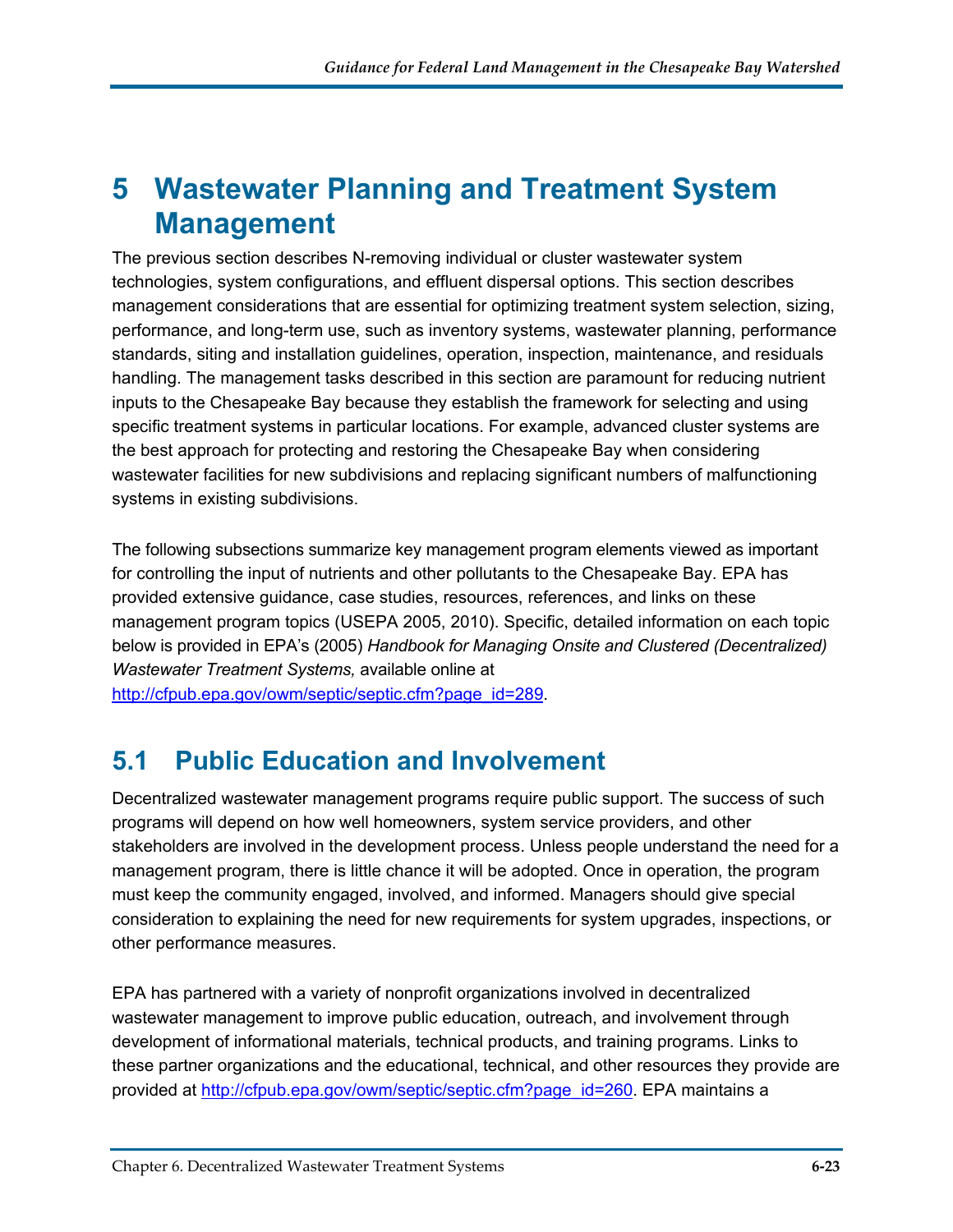repository of print, radio, and TV public service announcements and other materials specifically pertaining to septic system education in its Nonpoint Source Outreach Toolbox, online at [http://www.epa.gov/nps/toolbox/.](http://www.epa.gov/nps/toolbox/)

### <span id="page-24-0"></span>**5.2 Planning**

Planning can be used to integrate management strategies for areas served by both centralized and decentralized wastewater treatment facilities, serve as the basis for ordinances and subdivision regulations, and synchronize the community growth plan in harmony with the water and wastewater infrastructure investments. Integrating wastewater planning functions provides better long-term management of facilities and can help local officials deal with a number of needs such as sewer overflows, National Pollutant Discharge Elimination System effluent limitations, total maximum daily loads (TMDLs), and antidegradation requirements. For example, integrated planning can minimize problems associated with competition for infiltration areas between wastewater and stormwater management facilities in new developments, and is useful in anticipating and preventing adverse water quality effects. Variables to consider during the planning process include wastewater flows, proximity and uses of nearby water resources, landscape topography, hydrology, hydrogeology, soils, environmentally sensitive areas, infrastructure system options and locations, population densities, and need and potential for clustering treatment or reuse facilities.

EPA supports a wide range of water resource planning and management functions through programs such as the Clean Water Act section 319 nonpoint source management program, the Clean Water Act 305(b) assessment reports, TMDLs, wellhead and source water protection programs, watershed planning initiatives, coastal management, National Estuary Program, wetlands protection programs, water quality standards, continuous planning processes under section 303(e), water quality management processes under section 205(j) and 604(b), the Clean Water State Revolving Fund, and so on. Ideally, the planning and management activities supporting decentralized wastewater treatment would be integrated, or at least coordinated, with these and other water resource programs, many of which the states operate.

#### <span id="page-24-1"></span>**5.3 Performance Requirements**

Performance requirements for systems are necessary to minimize the risks they pose to health and water resources. Performance requirements specify objectives for each wastewater management system, which can include physical, chemical, and biological process components. Performance compliance is based on pollutant-removal estimates for the various system components (e.g., septic tank, suspended-growth or fixed-film reactors, lagoons, wetlands, soil, disinfection), verified by periodic field inspections and sampling. Performance can be measured via numeric or narrative criteria. Numeric criteria reflect time-based, mass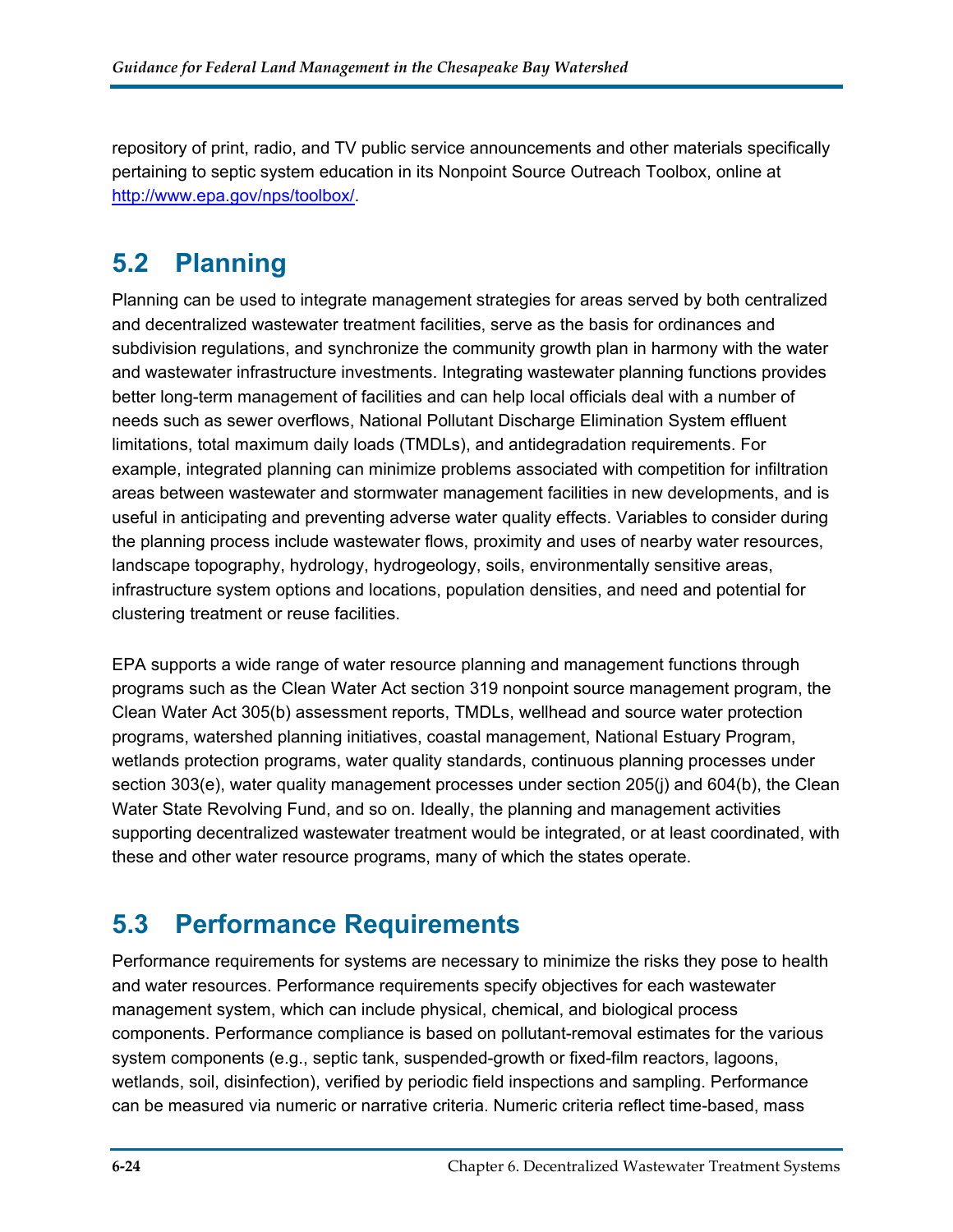loadings or pollutant-concentration limits designed to protect sensitive water resources. Pollutants commonly targeted in performance requirements include nutrients, bacteria, oxygen demand, and solids.

#### <span id="page-25-0"></span>**5.4 Recordkeeping, Inventories, and Reporting**

System inventories provide the nuts and bolts for on-site management. Basic system information—location, type, design capacity, owner, installation, and servicing dates—is essential to an effective program. The best record-keeping programs feature integrated electronic databases with field unit data entry (i.e., using a handheld personal digital assistant), save-to-file computer assisted design drawings, and user-specified reporting formats, and GISbased spatial data management and user interface systems.

#### <span id="page-25-1"></span>**5.5 Financial Assistance and Funding**

Financial assistance might be needed to (1) develop or enhance a management program; (2) provide support for constructing and modifying wastewater facilities; and (3) support operation of the program. Funding for program development and operation is often available from public and private loan or grant sources, supplemented by local matching funds. It can also be derived from some form of resource sharing among management program partner organizations such as planning departments or health and water resource agencies. Developing an RME and financing for constructing and operating facilities require larger investments that might come from grants and loans or public-private partnerships. Long-term operating costs are usually borne by system users through payment of fees and assessments.

#### <span id="page-25-2"></span>**5.6 Site Evaluation**

Evaluating a proposed site in terms of its environmental conditions, physical features, and soil characteristics provides the information needed to size, select, and locate an appropriate wastewater treatment system. Regulatory authorities issue installation permits on the basis of the information collected and analyses performed during the site evaluation. Prescriptive site evaluation, design, and construction requirements are based on experience with conventional septic tank/soil dispersal systems and empirical relationships that have evolved over the years. A soil analysis to a depth of 4 to 6 feet using a hand auger, drill rig, or a backhoe pit, rather than a simple percolation test, provides a better approach for assessing soils, seasonal water table fluctuations, and other subsurface site features. Performance-based approaches require a more comprehensive site evaluation. Site evaluation protocols can include some presently employed empirical tests, specific soil properties tests and soil pits to characterize soil horizons, mottling, and a variety of other properties. Modeling groundwater and surface water impacts of multiple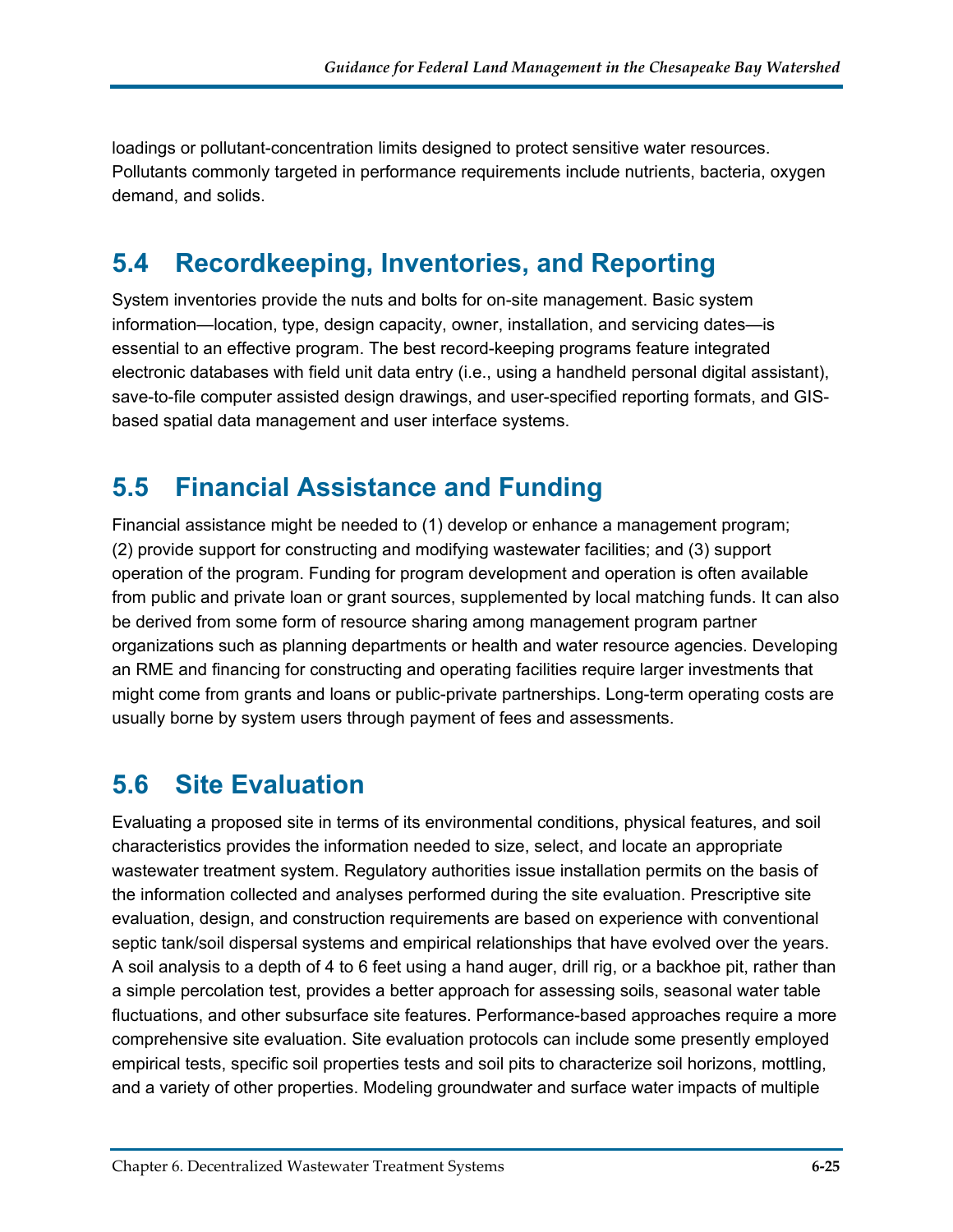systems in defined areas (e.g., stream subwatershed) can help to further refine performance requirements and related system site and design considerations.

#### <span id="page-26-0"></span>**5.7 System Design**

Decentralized wastewater treatment system design requirements focus on protecting public health and water resources. However, systems should also be affordable and aesthetically acceptable. Prescriptive codes that specify standard designs for sites meeting minimum criteria simplify design reviews, but limit development options and the potential for efficiently meeting performance requirements. Where management programs rely on the state code for design, there might not be any need for special review procedures for alternative system designs. However, in sensitive environments where performance codes are employed, there is a need to include allowances for alternative designs even if they only expand the number of prescriptive system choices and site parameters for sites that do not meet the conditions for conventional systems. Design considerations should address the potential implications of water conservation fixtures, effects of different pretreatment levels on hydraulic and treatment performance of soilbased systems, and the O&M requirements of different pretreatment and soil dispersal technologies.

#### <span id="page-26-1"></span>**5.8 Construction/Installation**

Poor installation can adversely affect performance of both conventional and advanced systems that rely on soil dispersion and treatment. Most jurisdictions allow installation or construction to begin after issuance of a construction permit, which occurs after the design and site evaluation reports have been reviewed and approved. Performance problems linked to installation/ construction are typically related to soil wetness during construction, operation of heavy equipment on soil infiltration areas, use of unapproved construction materials (e.g., unwashed aggregate containing clay or other fines), and overall construction practices (e.g., altering trench depth, slope, length, location). The effects of improperly installed soil-based systems generally occur within the first year of operation in the form of wastewater backups. Some improper construction practices might not be as evident and could take years to manifest themselves in the form of degraded groundwater or surface water. The regulatory authority or other approved professionals should conduct inspections at several stages during the system installation process to ensure compliance with design and regulatory requirements.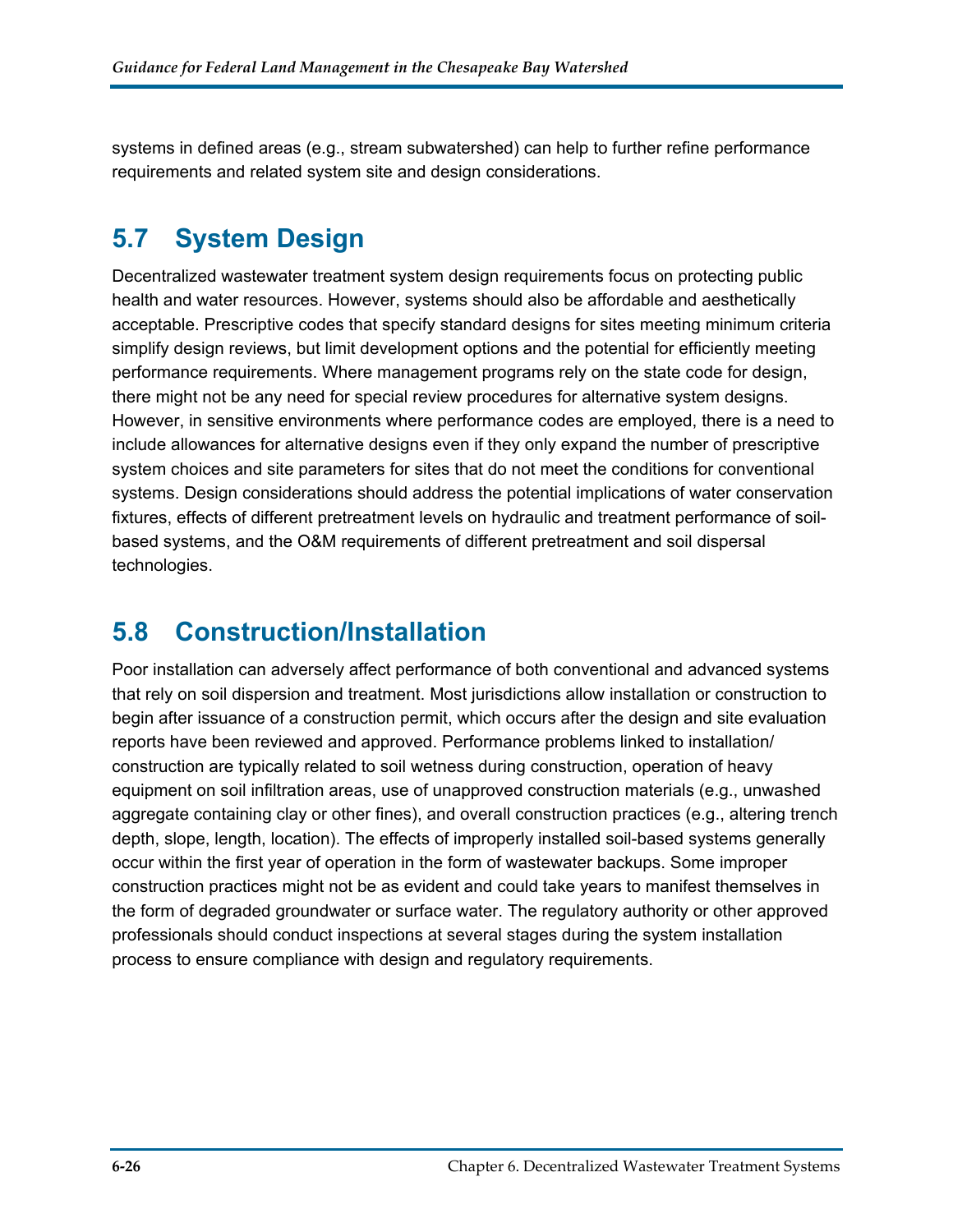# <span id="page-27-0"></span>**5.9 Operation and Maintenance**

O&M is important for all wastewater treatment systems, especially those that rely on components that are difficult to remedy if damaged—such as a soil dispersal system. Most system user information includes building awareness of inputs that might affect treatment processes, such as strong cleaners, lye, acids, biocides, paint wastes, oil and grease, and the like. Gravity-flow, soil-infiltration systems require little O&M beyond limiting inputs to normal residential wastes, cleaning effluent screens/filters, and periodic tank pumping (e.g., every 3 to 7 years). Systems employing advanced treatment technologies and electromechanical components require more intensive O&M attention, e.g., checking switches and pumps, measuring and managing sludge levels (important for all systems), monitoring and adjusting treatment process and system timers, checking effluent filters, monitoring effluent quality, and maintaining disinfection equipment. Operators and service technicians should be trained and certified for the types of systems they will be servicing; services should be logged and reported into a management tracking system, such as EPA's TWIST (USEPA 2006), so that long-term performance can be tracked. The use of a dial-up modem or Internet-based monitoring equipment can improve operator efficiency and performance tracking when large numbers of systems are involved.

#### <span id="page-27-1"></span>**5.10 Residuals Management**

Septic tanks contain settleable solids, fats, oils, grease, and other residuals that require periodic removal. The primary objective for septage management is to establish procedures for handling and dispersing the material in a manner that protects public health and water resources and complies with applicable laws. Approximately 67 percent of the estimated 12.4 billion gallons of septage produced annually in the United States is hauled to publicly owned treatment works or other facilities for treatment, while the remaining 33 percent is applied to land. Federal regulations (under Title 40 of the *Code of Federal Regulations* Part 503) and state/local codes strive to minimize exposure of humans, animals, and the environment to chemical contaminants and pathogens that are often present in septage. Residuals management programs should include tracking or manifest systems that identify sources, pumpers, transport equipment, final destination, and treatment or management techniques.

### <span id="page-27-2"></span>**5.11 Training and Certification/Licensing**

A variety of professionals and technicians including planners, regulators, designers, installers, operators, pumpers, and inspectors, are all involved in some aspect of a decentralized wastewater management program. Training, along with certification or registration, provides system owners and users with competent service providers and promotes professionalism among the industry. Service providers need to have a solid working knowledge of treatment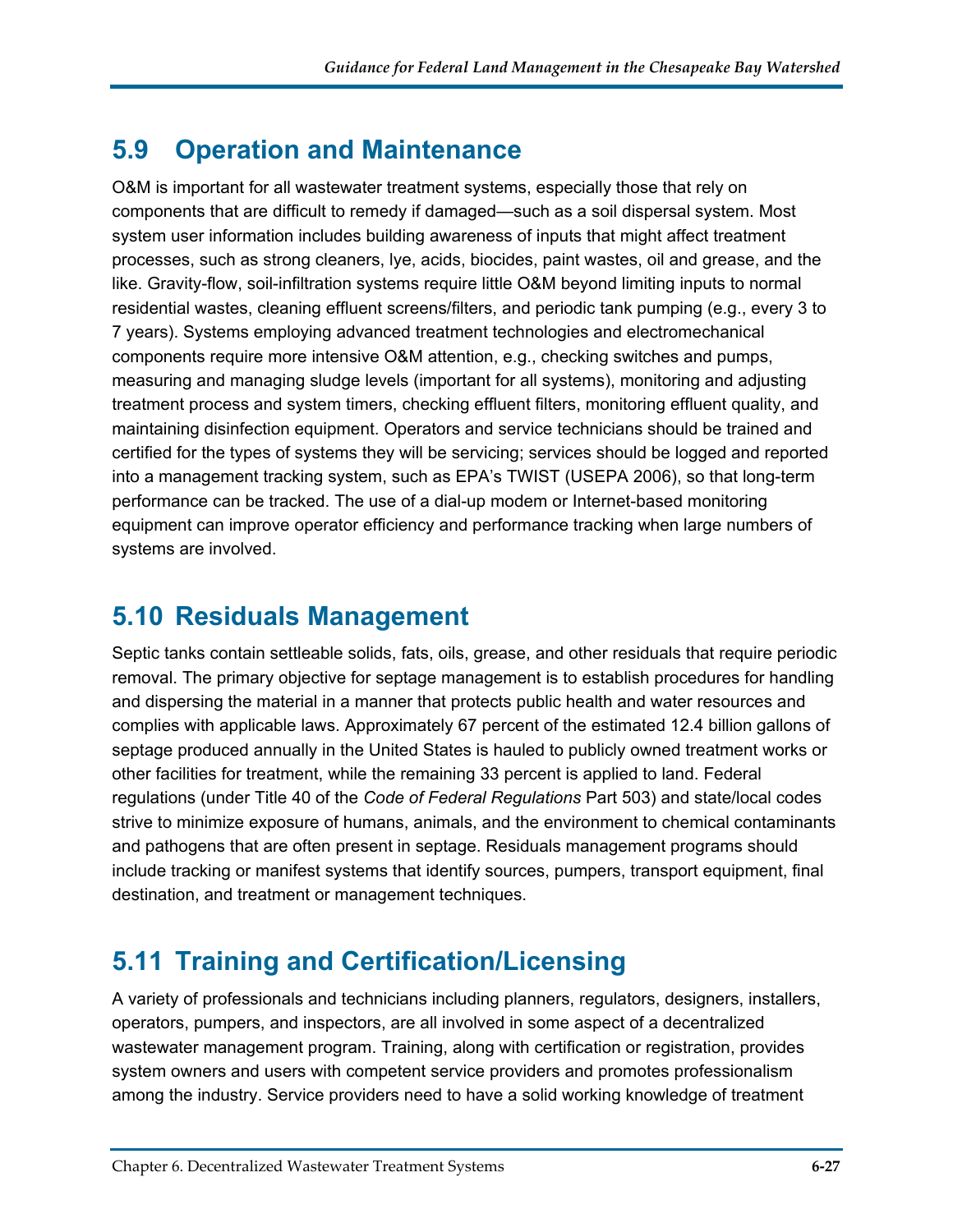processes, system components, performance options, O&M requirements, and laws/regulations. Universities, colleges, technical schools, agency-sponsored training programs, regional/local workshops, or formal/informal apprenticeship programs can provide such training. Service providers should have extensive and detailed knowledge of their own service areas and a general grasp of other related activities (e.g., planning or site evaluation). Service providers should pursue opportunities for cross-training, joint accreditation/certification, and sharing of training resources wherever possible.

#### <span id="page-28-0"></span>**5.12 Inspections and Monitoring**

Perhaps the most significant shortcoming in existing management programs is the lack of regular inspections and performance monitoring. Area-wide monitoring regimes include testing groundwater and surface waters for indicators of substandard treatment, such as the presence of human fecal bacteria and excess nutrients. All systems need to be inspected, at an interval defined by the technological complexity of system components, the receiving environment, and the relative risk posed to public health and valued water resources. The best approach is to establish an inspection regime and schedule on the basis of the system's relative reliance on electromechanical components combined with health and environmental risk. Less effective surrogate approaches include, in order of descending effectiveness (1) requiring comprehensive inspections at regular intervals; (2) third-party inspections at the time of property transfer; (3) inspections only as part of complaint investigations.

#### <span id="page-28-1"></span>**5.13 Corrective Actions and Enforcement**

A decentralized wastewater management program should be enforceable to assure compliance with laws and to protect public health and the environment. Management agencies should have the legal authority to adopt rules and assure compliance by levying fines, fees, assessments, or by requiring service providers to respond to system malfunctions. Program administrators should emphasize those tools that encourage compliance, rather than punishment. It also helps to have the support of the courts to implement an effective enforcement program. To assure compliance, management agencies typically need authority to do the following:

- Respond promptly to complaints
- Issue civil and criminal actions or injunctions
- Provide meaningful performance inspections
- Condemn systems or property
- Issue notices of violation (NOVs)
- Correct system malfunctions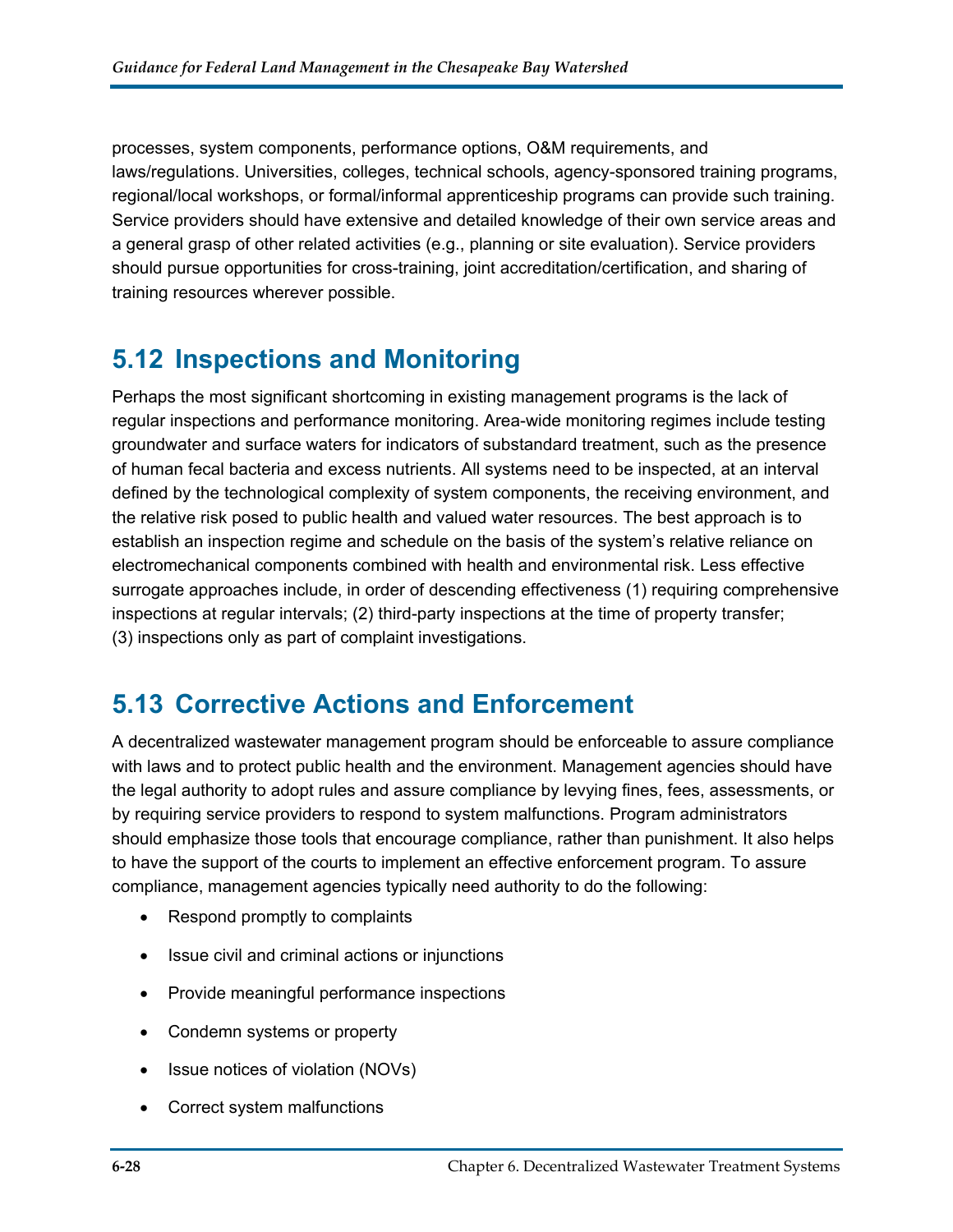- Implement consent orders and court orders
- Restrict real estate transactions
- Hold formal and informal hearings
- Issue fines and penalties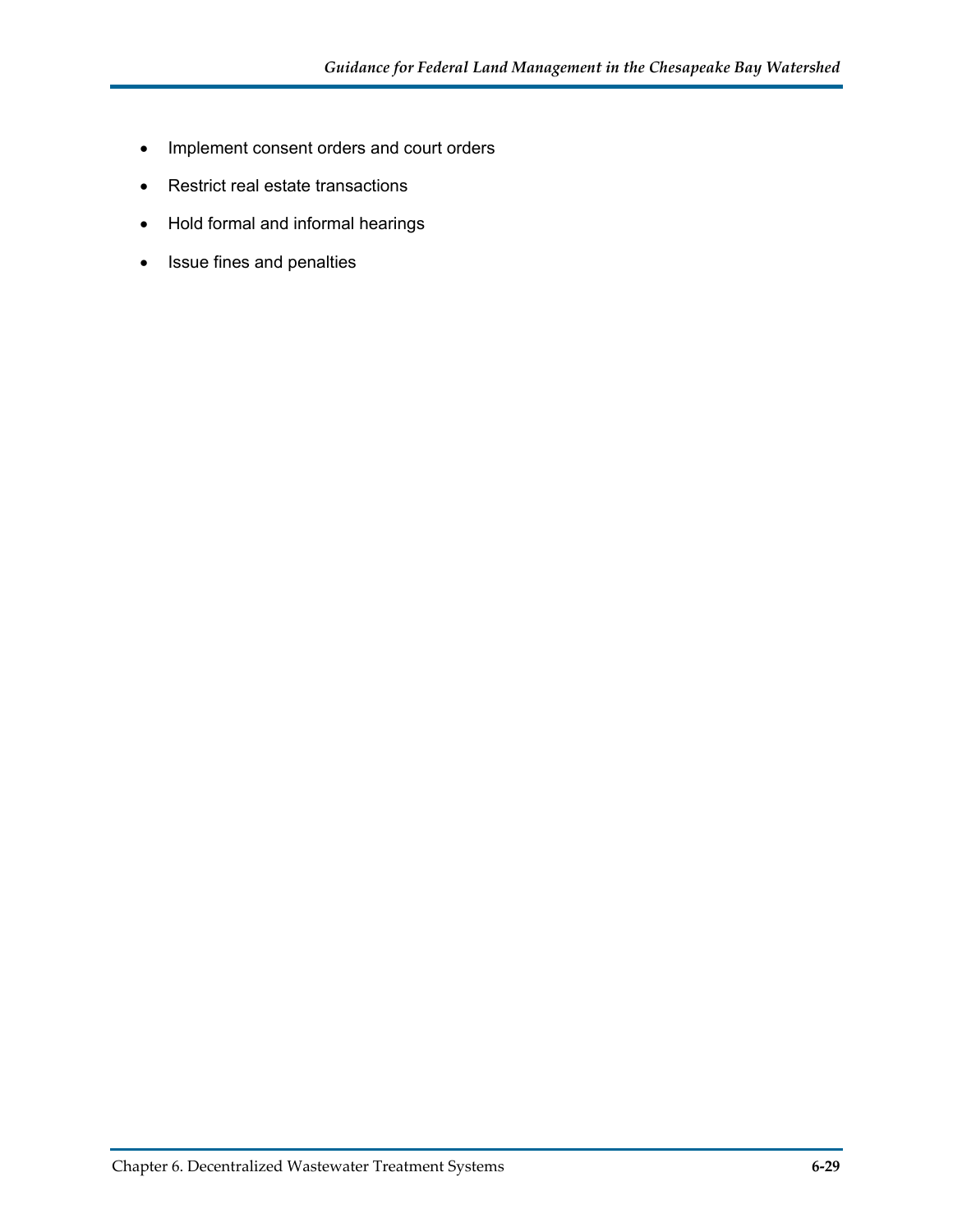# <span id="page-30-0"></span>**6 References**

- Anderson, D.L. 1998. Natural denitrification in ground water impacted by onsite wastewater treatment systems. In *Proceedings of the 8th National Symposium on Individual and Small Community Sewage Systems*, American Society of Agricultural and Biological Engineers, Orlando, Florida, March 8–10, 1998, pp. 336–345.
- Bedessem, M.E. 2005. Nitrogen removal in laboratory model leachfields with organic-rich layers. *Journal of Environmental Quality* 34:936–942.
- Behrends, L.L., L. Houke, P. Jansen, K. Rylant, and C. Shea. 2007. Recip Water Treatment System with U.V. Disinfection for Decentralized Wastewater Treatment: Part II: Water Quality Dynamics. In *Proceedings of the National Onsite Wastewater Recycling Association Annual Meeting*, Baltimore, MD, March, 2007.
- Birgand, F. 2000. *Quantification and Modeling of In-stream Processes in Agricultural Canals of the Lower Coastal Plain*. North Carolina State University, Biological and Agricultural Engineering Department, Raleigh, NC.
- Bushman, J.L. 1996. Transport and Transformations of Nitrogen Compounds in Effluent from Sand Filter-Septic System Draintile Fields. MS Thesis, Oregon State University.
- Bussey, K.W., and D.A. Walter. 1996. *[Spatial and temporal distribution of specific conductance,](http://pubs.er.usgs.gov/ofr/ofr96472)  [boron, and phosphorus in a sewage-contaminated aquifer near Ashumet Pond, Cape Cod,](http://pubs.er.usgs.gov/ofr/ofr96472)  [Massachusetts.](http://pubs.er.usgs.gov/ofr/ofr96472)* U.S. Geological Survey Open-File Report 96-472, 44 p.
- Cheng, F., R. Muftikian, Q. Fernando, and N. Korte. 1997. Reduction of nitrate to ammonia by zero-valent iron*. [Chemosphere](http://www.sciencedirect.com/science/journal/00456535)* [35\(11\)](http://www.sciencedirect.com/science?_ob=PublicationURL&_tockey=%23TOC%235832%231997%23999649988%2315518%23FLP%23&_cdi=5832&_pubType=J&view=c&_auth=y&_acct=C000050221&_version=1&_urlVersion=0&_userid=10&md5=7363d6595ea1b493714c2c973b4b07b5):2689–2695.
- Cogger, C. 1988. On-site septic systems: The risk of groundwater contamination. *Journal of Envir. Health* 51(1):12–16. Sept/Oct, 1988.
- Dimick, C.A., K.S. Lowe, R.L. Siegrist, and S.M. Van Cuyk. 2006. Effects of applied wastewater quality on soil treatment of effluent. In *Proceedings of the National Onsite Wastewater Recycling Association 15th Annual Conference*, Denver, CO, August 28–31, 2006.
- Etnier, C.D., D. Braun, A. Grenier, A. Macrellis, R.J. Miles, and T.C. White. 2005. *Mico-Scale Evaluation of Phosphorus Management: Alternative Wastewater systems Evaluation.*  Project No. WU-HT-03-22. Prepared for the National Decentralized Water Resources Capacity Development Project, Washington University, St. Louis, MO, by Stone Environmental, Inc., Montpelier, VT.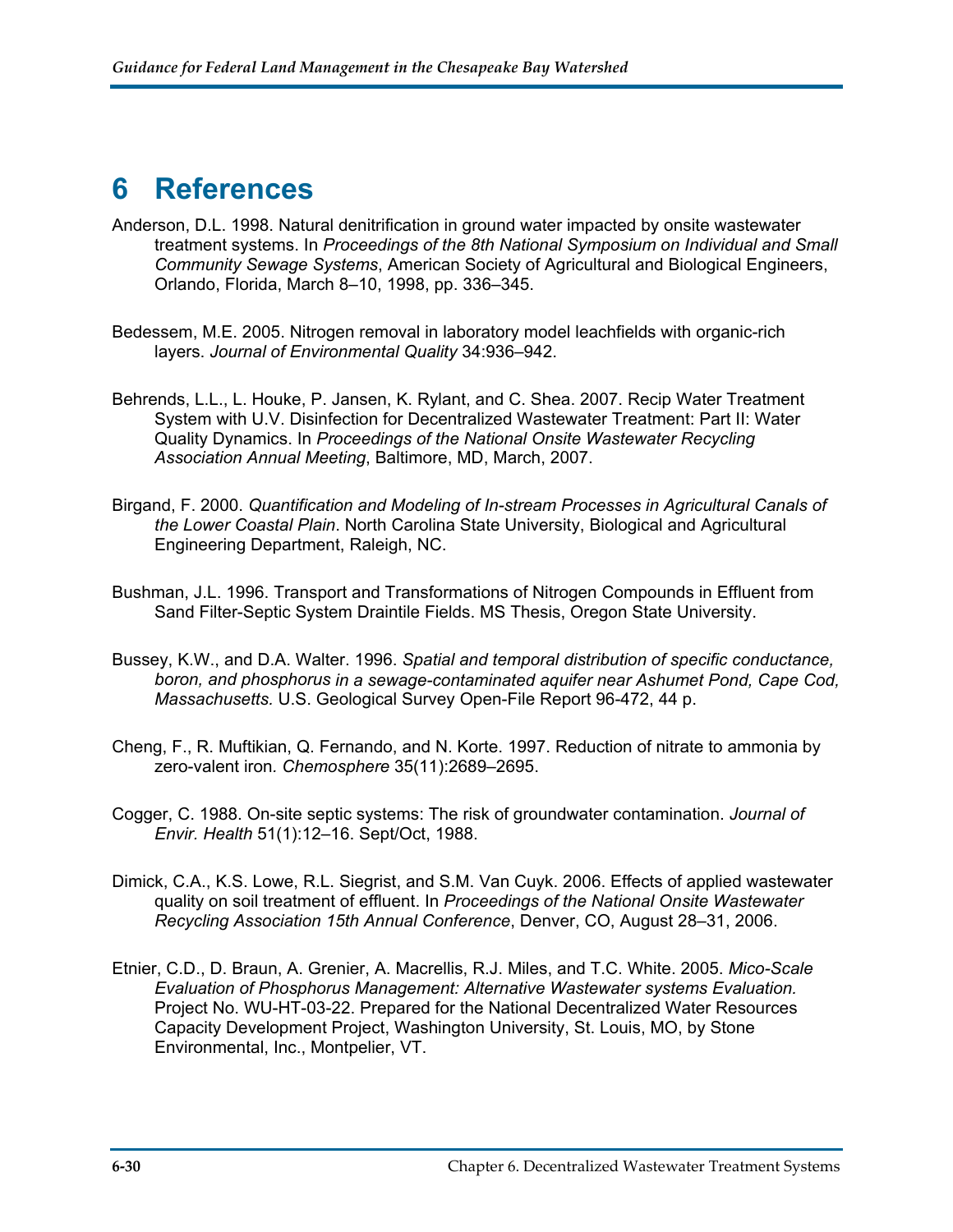- Gold, A.J., J.T. Sims, and G. Loomis. 2002. A risk-based approach to nitrogen contamination from decentralized wastewater treatment, In *Proceedings of Northeast Onsite Wastewater Treatment Short Course*, Newport, RI, March 24–26, 2002.
- Heufelder, G., S. Rask, and C. Burt. 2007 *Performance of Innovative Alternative Onsite Septic Systems for the Removal of Nitrogen in Barnstable County, Massachusetts 1999*–*2007*. Barnstable County Department of Health and Environment, Barnstable, MA.
- Higgins, J., G. Heufelder. S. Foss, J. Costa, and S. Corr. 2002. Advanced onsite wastewater treatment technology performance. In *Proceedings of Northeast Onsite Treatment Short Course*, Newport, RI, March, 2002.
- Hiscock, K.M., J.W. Lloyd, and D.N. Lerner. 1991. Review of natural and artificial denitrification of groundwater. *Water Research* (GB) 25(9):1099–1111.
- Integrated Upflow Services, Inc. 2010. *Information on Upflow Filter Denitrification Process.*  <[http://integratedwaterservices.com/denitrification/denitrification-upflow-filter](http://integratedwaterservices.com/denitrification/denitrification-upflow-filter-specifications/index.html)[specifications/index.html>](http://integratedwaterservices.com/denitrification/denitrification-upflow-filter-specifications/index.html). Accessed April 28, 2010.
- Jenssen, P.D., and R.L. Siegrist. 1990. Technology assessment of wastewater treatment by soil infiltration systems. *Water Science Technology* 22(3–4):83–92.
- Joubert, L, P. Hickey, D.Q. Kellogg, and A.J. Gold. 2003. *Wastewater Planning Handbook: Mapping Onsite Treatment Needs, Pollution Risks, and Management Options.* NDWRCDP Report WU-HT-01-07,. Washington University, St. Louis, MO.
- Lee, S., K. Lee, S. Rhee, and J. Park. 2007. Development of a new zero-valent iron zeolite material to reduce nitrate without ammonium release. *[Journal of Environmental](http://cedb.asce.org/cgi/WWWdisplay.cgi?168569)  [Engineering](http://cedb.asce.org/cgi/WWWdisplay.cgi?168569)* 133(1):6–12.
- Lombardo, P., N. Brown, J. Barnes, K. Foreman, and W. Robertson. 2005. Holistic approach for coastal watershed nitrogen management. In *Proceedings of the 2005 National Onsite Wastewater Recycling Association Annual Meeting* Conference Proceedings, Cleveland, OH, October, 2005.
- Lombardo, P. 2006. *Phosphorus Geochemistry in Septic Tanks, Soil Absorption Systems, and Groundwater.* Lombardo Associates, Inc., Newton, MA.
- Long, T. 1995. Methodology to predict nitrogen loading from on-site sewage treatment systems. In *Proceedings of the Northwest Onsite Wastewater Treatment Short Course,* ed, R.W. Seabloom. University of Washington, Department of Civil Engineering, Seattle, Washington, September, 1995.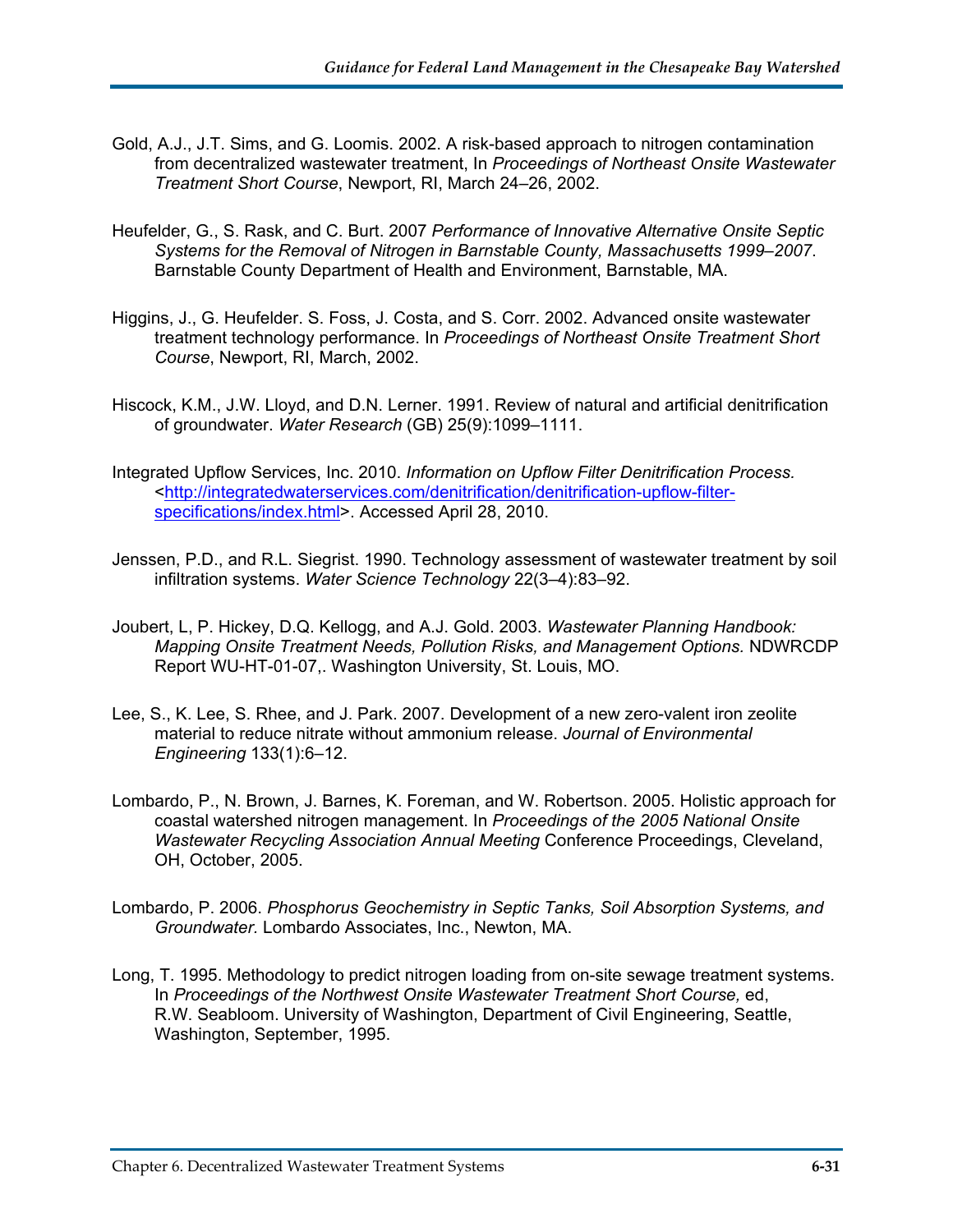- Nitrabar. 2010. *A pan-European EC LIFE Environment Project to demonstrate a passive system for the removal of nitrates derived from agricultural practices*. <[http://www.nitrabar.eu>](http://www.nitrabar.eu/). Accessed November 20, 2009.
- Noah, M. 2006. Drainfield rehabilitation. *Small Flows Quarterly*. Winter 2006. West Virginia University, National Environmental Services Center, Morgantown, WV.
- Omni Environmental Systems, Inc. 2010. *Information on OMNI denitrification process*. <[http://www.omnirsf.com/design/omni\\_cycle.html](http://www.omnirsf.com/design/omni_cycle.html)>. Accessed November 29, 2009.
- Otis, R.J. 2007. *Estimates of Nitrogen Loadings to Groundwater from Onsite Wastewater Treatment Systems in the Wakiva Study Area.* Prepared for Florida Department of Health, Tallahassee, FL. <[http://www.doh.state.fl.us/environment/OSTDS/wekiva/task2/FinalReport\\_06-07.pdf>](http://www.doh.state.fl.us/environment/OSTDS/wekiva/task2/FinalReport_06-07.pdf). Accessed August, 2009.
- NSF International. 2009. *Final Evaluation Report, Pennsylvania Onlot Technology Verification Program, Orenco Systems, Inc. AdvanTex AX20N.* Prepared for Pennsylvania Department of Environmental Protection, by NSF International, Ann Arbor, MI.
- Postma, F.B., A.J. Gold, and G.W. Loomis. 1992. Nutrient and microbial movement from seasonally used septic systems. *Journal of Environmental Health*. 55(2):5–10.
- Rich, B. 2005. *La Pine National Demonstration Project Final Report, 1999–2005.* U.S. Environmental Protection Agency and supported by the Deschutes County, Oregon, Environmental Health Division, Oregon Department of Environmental Quality, and the U.S. Geological Survey.
- Rich, B, D. Haldeman, T. Cleveland, J. Johnson, R. Weick, and R. Everett. 2003. Innovative systems in the La Pine National demonstration project. In *Proceedings of the Twelfth Northwest On-Site Wastewater Treatment Short-Course*, Seattle, WA, September, 2003.
- Robertson, W.D., and J.A. Cherry. 1992. Hydrogeology of an unconfined sand aquifer and its effect on the behavior of nitrogen from a large-flux septic system. *Hydrogeology Journal* 1992:32–44.
- Robertson, W.D., and J.A. Cherry. 1995. In situ denitrification of septic-system nitrate using reactive porous media barriers: field trials. *Ground Water* 33(1):99–111.
- Smith, D.P., R.J. Otis, and M. Flint. 2008. *Florida Passive Nitrogen Removal Study*. Prepared for the Florida Department of Health, City, FL.
- Stacey, P.E. 2002. Nitrogen effects and management: Implementing the Long Island sound study. In *Proceedings of Northeast Onsite Wastewater Treatment Short Course*, Newport, RI, March 24–26, 2002.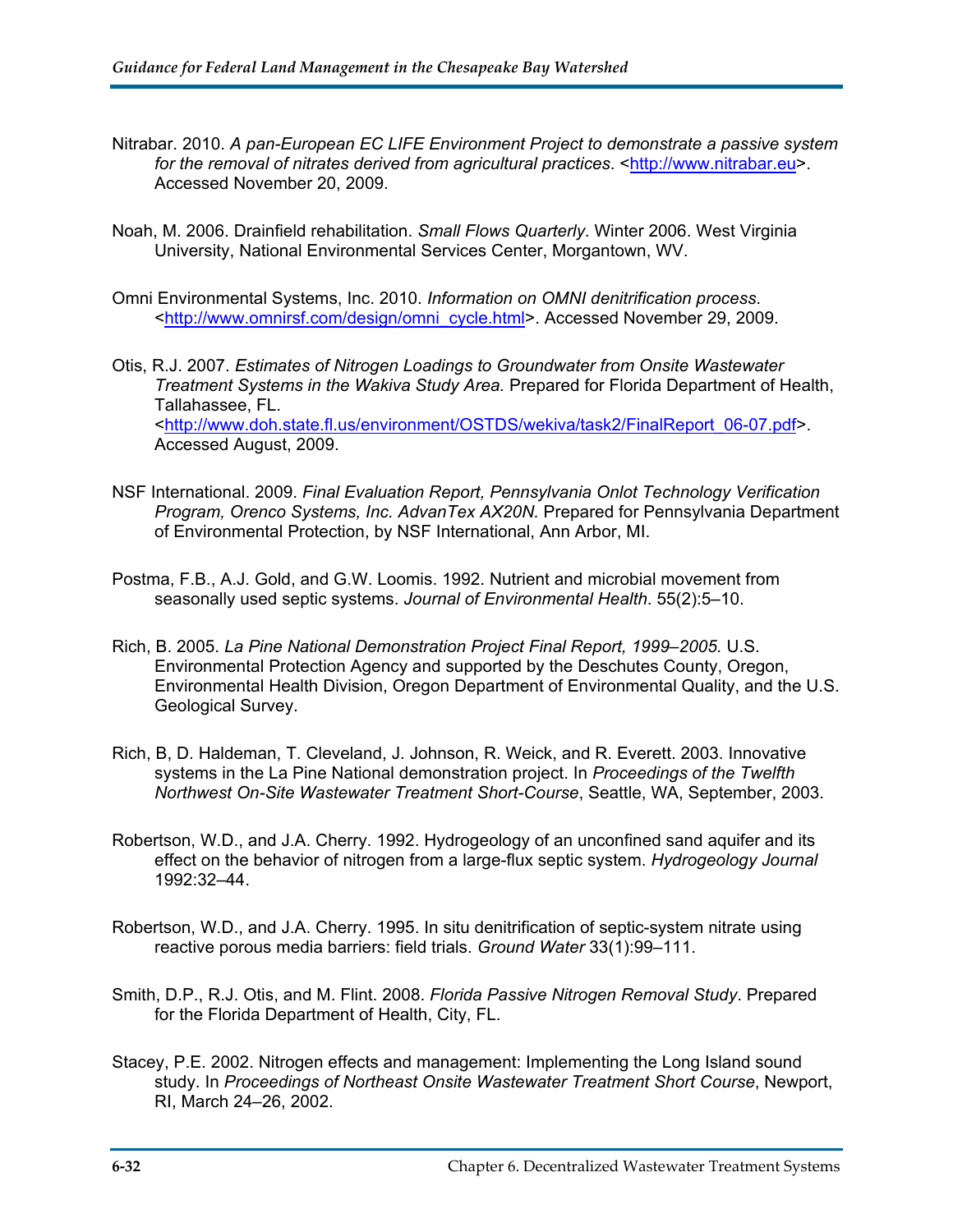- Starr, R.C., and R.W. Gillham. 1989. *Controls on Denitrification in Shallow Unconfined Aquifers. In Contaminant Transport in Groundwater, Proceedings of the International Symposium on Contaminant Transport in Groundwater,* Stuttgart, Germany, April, 1989.
- Stewart, L.W., and R.B. Reneau Jr. 1984. *Septic Tank Disposal Experiments using Nonconventional Systems in Selected Coastal Plain Soils*. Prepared for the Virginia Department of Health, Richmond, VA, and Virginia Polytechnic Institute and State University, Blacksburg VA.
- Stewart, L.W., and R.B. Reneau Jr. 1988. Shallowly placed, low pressure distribution system to treat domestic wastewater in solils with fluctuating high water tables. *Journal of Environmental Quality* 17(3):499–504.
- Stone Environmental. 2005. *Risk-Based Approach to Community Wastewater Management: Tisbury, Massachusetts*. Project No. WU-HT-00-26. Prepared for the National Decentralized Water Resources Capacity Development Project, Washington University, St. Louis, MO, by Stone Environmental, Inc., Montpelier, VT.
- Tetra Tech. 2007. *Cost and Performance of Onsite and Clustered Wastewater Treatment Systems* (unpublished). Tetra Tech, Inc., Fairfax, VA.
- Tyler, E.J., D.L. Mokma, and M. Corry. 2003. Soil hydraulic and treatment performance for onsite model performance code development. In *Proceedings of the Twelfth Northwest On-Site Wastewater Treatment Short Course*, Seattle, WA, September, 2003.
- USEPA (U.S. Environmental Protection Agency) and NSF International. 2003. *Environmental Technology Verification Report for Bioclere.* EPA-832-F-02-025. U.S. Environmental Protection Agency, Office of Water, Washington, DC.
- USEPA (U.S. Environmental Protection Agency). 1993. *Nitrogen Control*. EPA/625/R-93/010. U.S. Environmental Protection Agency, Offices of Research and Development and Water, Cincinnati, OH.
- USEPA (U.S. Environmental Protection Agency). 1998. *Permeable Reactive Barrier Technologies for Contaminant Remediation*. U.S. Environmental Protection Agency, Office of Research and Development, Office of Solid Waste and Emergency Response, Washington, DC.
- USEPA (U.S. Environmental Protection Agency). 1999. *Water Efficiency Technology Fact Sheet—Composting Toilets*. U.S. Environmental Protection Agency, Office of Water, Washington, DC.
- USEPA (U.S. Environmental Protection Agency). 2000. *Onsite Wastewater Treatment Systems Technology Fact Sheet 12—Land Treatment Systems*. EPA-625-R-00-008. U.S. Environmental Protection Agency, Office of Research and Development, Washington, DC.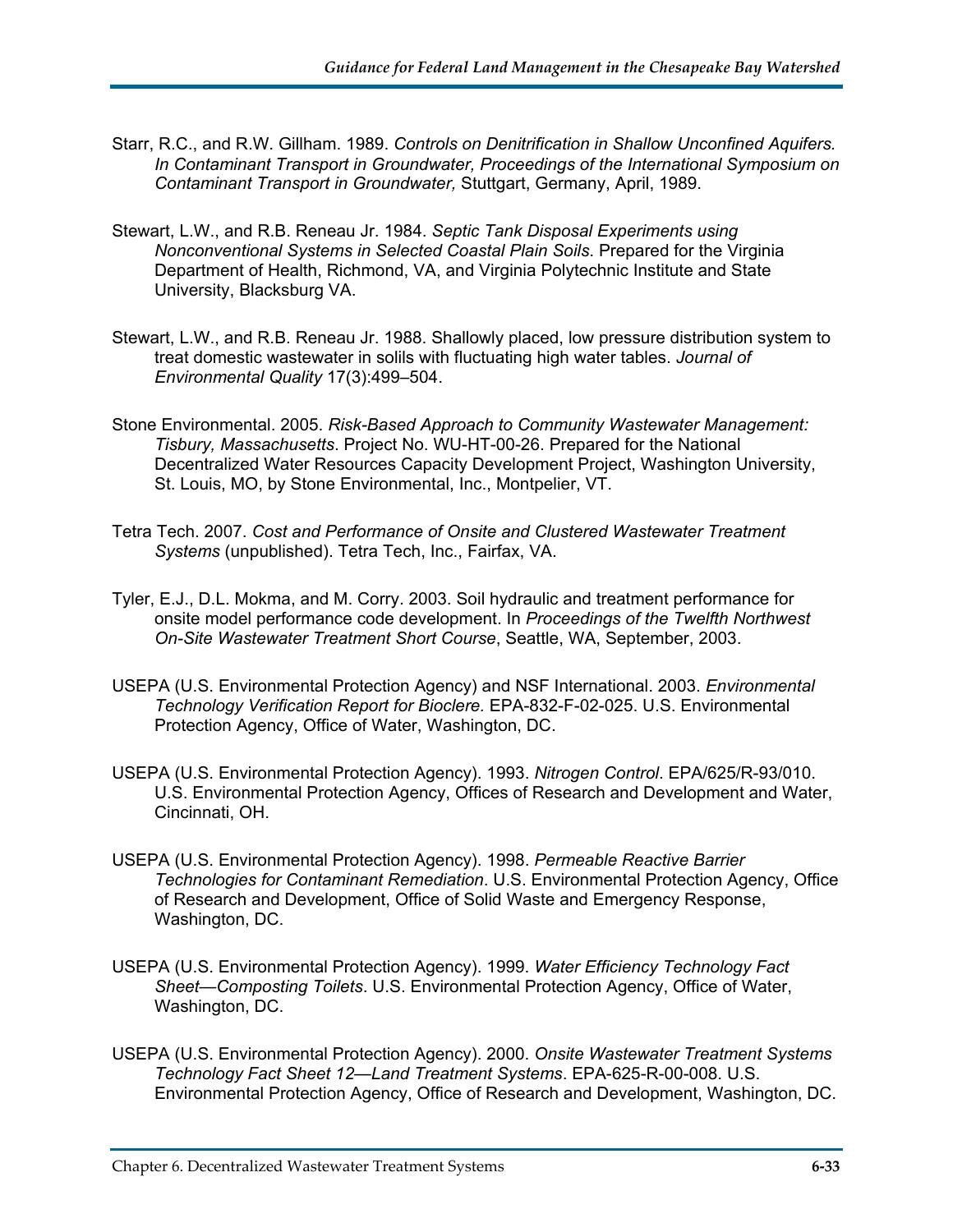- USEPA (U.S. Environmental Protection Agency). 2002a. *Onsite Wastewater Treatment Systems Manual*. EPA-625-R-00-008. U.S. Environmental Protection Agency, Office of Water, Washington, DC.
- USEPA (U.S. Environmental Protection Agency). 2002b. *Wastewater Technology Fact Sheet: The Living Machine*. EPA-832-F-02-025. U.S. Environmental Protection Agency, Office of Water, Washington, DC.
- USEPA (U.S. Environmental Protection Agency). 2004. *Guidelines for Water Reuse*. EPA-625- R-04-108. U.S. Environmental Protection Agency, Washington, DC. <<http://www.epa.gov/ord/NRMRL/pubs/625r04108/625r04108.htm>>. Accessed April 27, 2010.
- USEPA (U.S. Environmental Protection Agency). 2005. *Handbook for Managing Onsite and Clustered (Decentralized) Wastewater Treatment Systems*. EPA 832-B-05-001. U.S. Environmental Protection Agency, Office of Wastewater Management, Washington, DC.
- USEPA (U.S. Environmental Protection Agency). 2006. *The Wastewater Information System Tool (TWIST).* EPA 832-E-06-001. U.S. Environmental Protection Agency, Office of Wastewater Management, Washington, DC.
- USEPA (U.S. Environmental Protection Agency). 2007. *Wastewater Management Fact Sheet— Membrane Bioreactors*. U.S. Environmental Protection Agency, Office of Water, Washington, DC. <[http://www.epa.gov/owm/mtb/etfs\\_membrane-bioreactors.pdf](http://www.epa.gov/owm/mtb/etfs_membrane-bioreactors.pdf)>. Accessed April 29, 2010.
- USEPA (U.S. Environmental Protection Agency). 2009. *The Next Generation of Tools and Actions to Restore Water Quality in the Chesapeake Bay, A Revised Report Fulfilling Section 202a of Executive Order 13508.* U.S. Environmental Protection Agency, Washington, DC.
- USEPA (U.S. Environmental Protection Agency). 2010. *Individual and Clustered (Decentralized) Wastewater Management Program Elements.* Web Supplement. <[http://www.epa.gov/owm/septic/pubs/onsite\\_handbook.pdf>](http://www.epa.gov/owm/septic/pubs/onsite_handbook.pdf). Updated January 2010. Accessed February 24, 2010.
- Valiela, I., G. Collins, J. Kremer, K. Lajitha, M. Geist, B. Seely, J. Brawley, and C.H. Sham. 1997. Nitrogen loading from coastal watersheds to receiving estuaries: New method and application. *Ecol. Appl.* 7(2):358–380.
- Vallino, J., and K. Foreman. 2008. *Effectiveness of Reactive Barriers for Reducing N-Loading to the Coastal Zone*, Submitted to The NOAA/UNH Cooperative Institute for Coastal and Estuarine Environmental Technology (CICEET). Ecosystems Center Marine Biological Laboratory Woods Hole, MA.